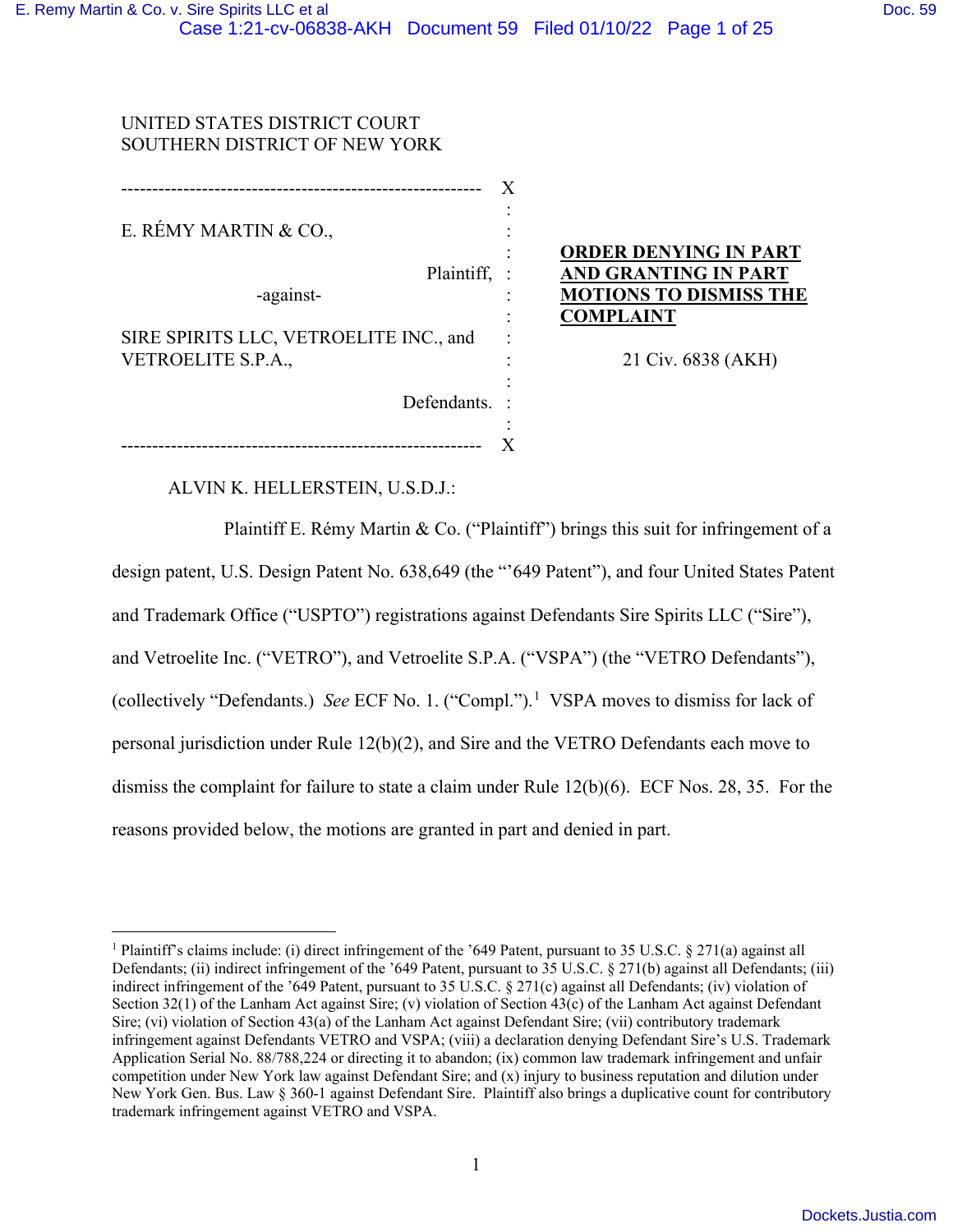#### **BACKGROUND**

 The Complaint alleges the facts as follow, which I accept as true for the purposes of deciding this motion. *Ashcroft v. Iqbal*, 556 U.S. 662, 678 (2009). Plaintiff is French manufacturer of XO cognac and has the second largest market share in the U.S. cognac market. Compl. ¶ 28. In this market, bottle shapes are used to distinguish products from each other and to cultivate consumer recognition and identification of the bottle shape with a particular producer. *Id.* ¶ 31. To that end, dating back to the introduction of its cognac into the U.S. market, Plaintiff has promoted and sold its cognac in a toroidal<sup>[2](#page-1-0)</sup> shaped bottle (the "Rémy Bottle"), for which Plaintiff has obtained four trademark registrations:

<span id="page-1-0"></span><sup>2</sup> Toroidal means shaped like a donut. *See* http://www.merriam-webster.com/dictionary/toroidal.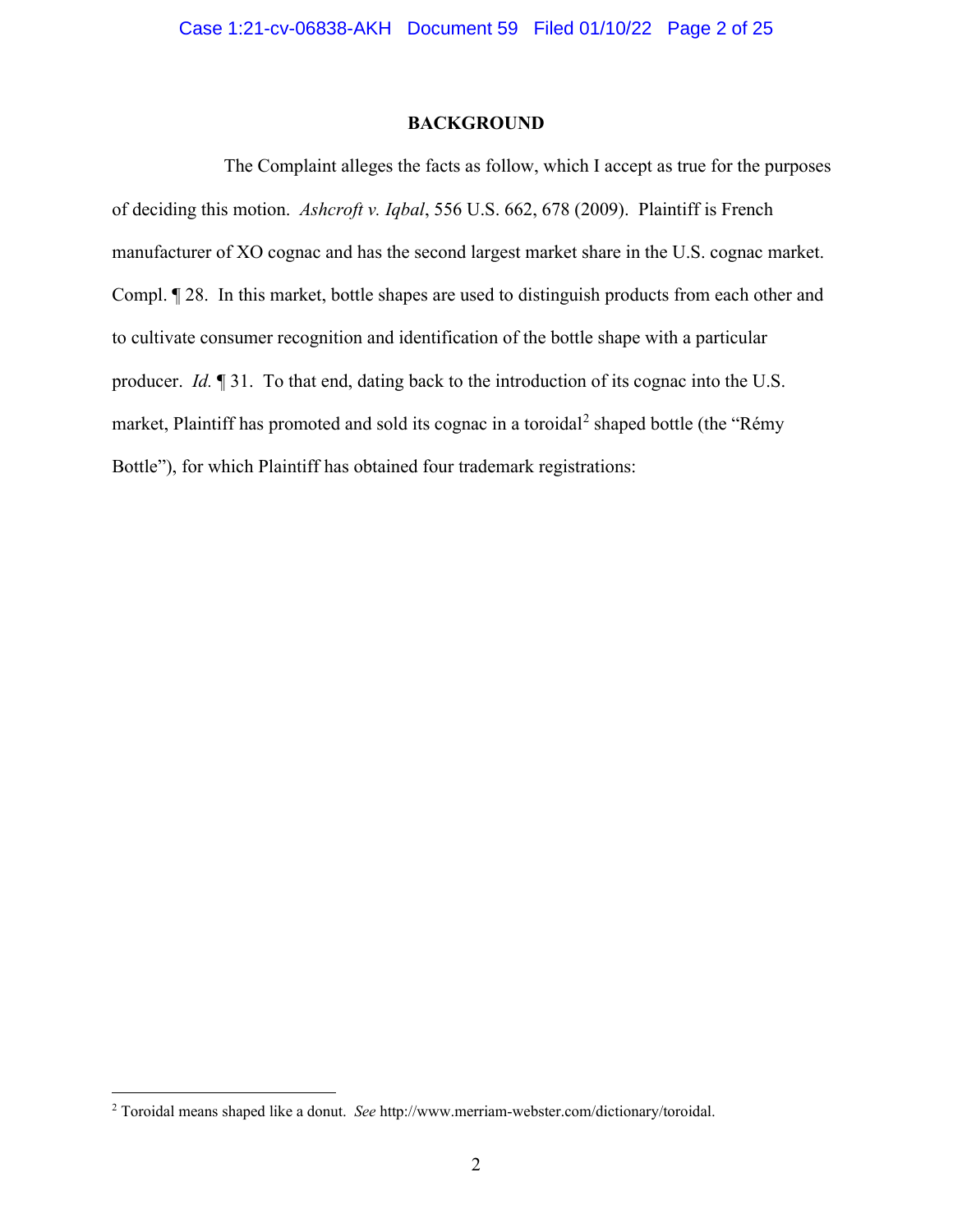| <b>Mark</b> | <b>U.S. Registration</b><br><b>Number</b> | Date of Issuance |
|-------------|-------------------------------------------|------------------|
|             | 1,385,396                                 | March 4, 1986    |
|             | 2,068,531                                 | June 10, 1997    |
|             | 3,436,246                                 | May 27, 2008     |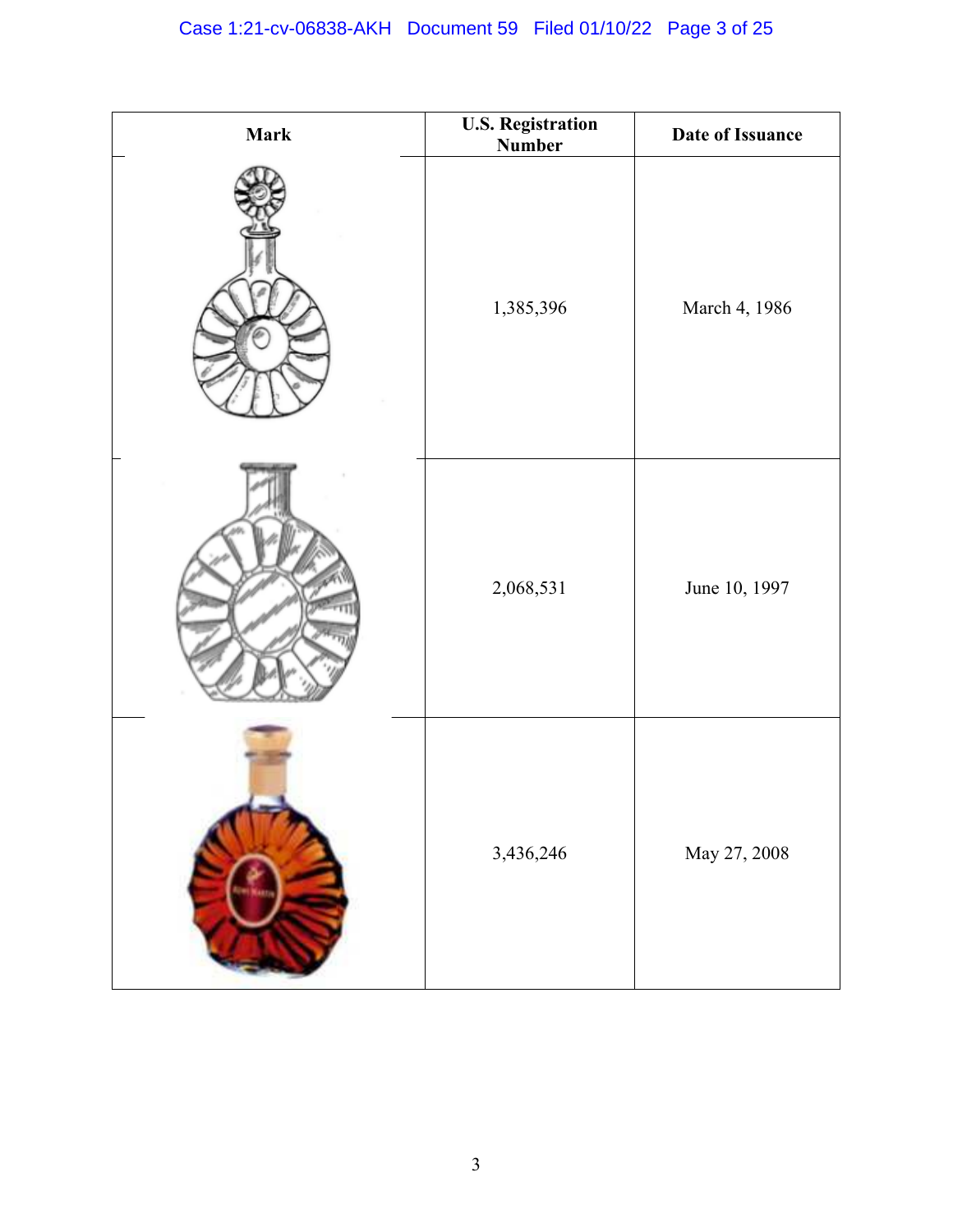

# **FIGURE 1**

*Id.* Exhibits B, C, D, E, ECF Nos. 1-2, 1-3, 1-4, 1-5. All of the bottle shapes that Plaintiff has introduced in the United States, dating back to 1985, bear the toroidal shape:



**FIGURE 2** 

*Id.* ¶ 18.

The current Rémy Bottle is as follows:



**FIGURE 3** 

*Id.* ¶ 19.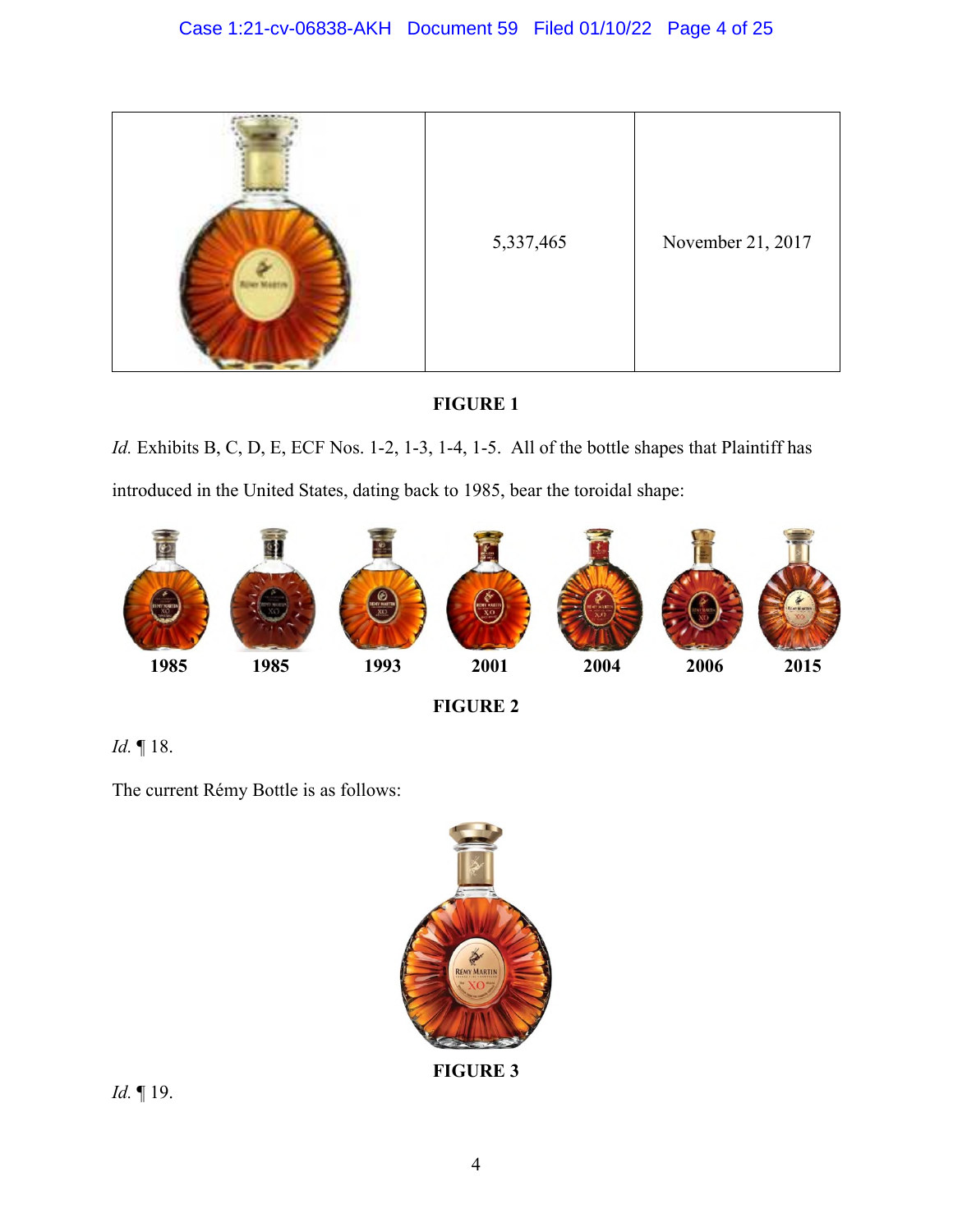## Case 1:21-cv-06838-AKH Document 59 Filed 01/10/22 Page 5 of 25

Plaintiff has engaged in extensive advertising, promotion, and sales over the past thirty-five years. *Id.* ¶ 35. It has advertised its XO cognac in the Rémy Bottle through outdoor signage, television ads, and online channels, including its own websites and Facebook page where it has over 2.6 million followers. *Id.*  $\P$  36–37. In the past five years alone, Plaintiff has spent over 15 million dollars to promote the XO cognac sold in the Rémy Bottle, resulting in nearly 900 million impressions. *Id.* ¶¶ 38–39; Ex. G. The Rémy Bottle has appeared in a wide array of media publications, including *Esquire*, *Forbes*, *Town and Country*, *The Wall Street Journal*, *The New York Times*, and *CNBC.com* received numerous awards, been featured in music videos and in the lyrics of the song *Cognac* released in 2018 by blues legend Buddy Guy and featuring Keith Richards and Jeff Beck. *Id.* ¶¶ 40–42, 45, 46.; Exs. G, H.

On July 23, 2010, Sébastian Servaire invented the Centaure de Diamant design (the "Diamant Bottle") to contain one of Plaintiff's reserve cognacs. *Id.* ¶ 48. Plaintiff applied for, and received, patents from the European Union Intellectual Property Office, EM 001735457- 0001, and the USPTO, U.S. Design Patent No. 638,649 (the " '649 Patent"). *Id.* ¶¶ 48–49. A picture of the Diamant Bottle and the patented design appear as follows: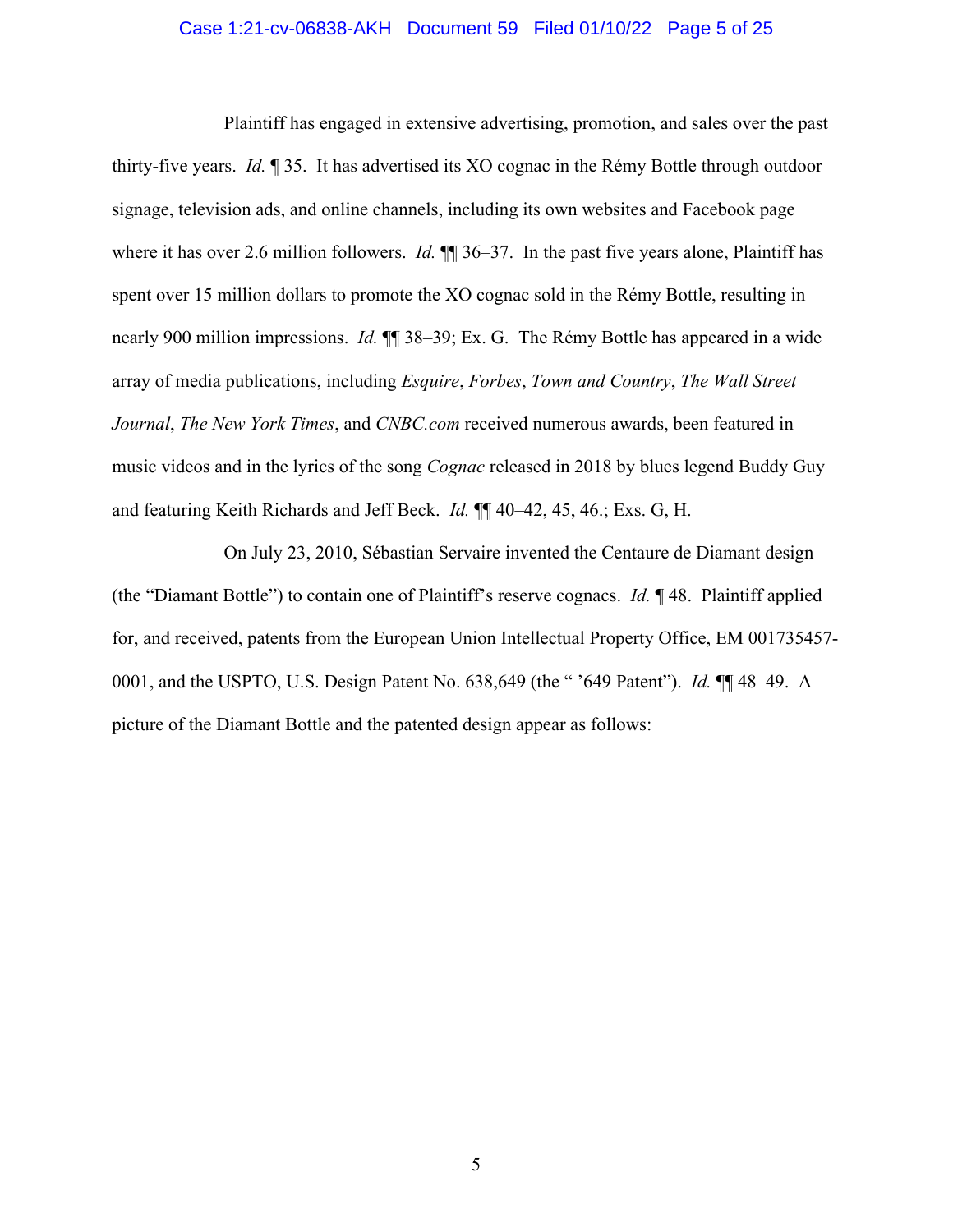# Case 1:21-cv-06838-AKH Document 59 Filed 01/10/22 Page 6 of 25



**FIGURE 4** 

*Id.* ¶ 49.

The Diamant Bottle was first sold in the U.S. in and around 2013, and

"is notable for its circular array of raised flat and angled quadrilateral and triangular facets arranged about a toroidal (wheel-like) body which converge towards one another to meet at a recessed, flat, centrally located circular surface. The neck of the DIAMANT BOTTLE is a short cylinder that extends from the top of the toroidal body while a flat ovular bottom is located below that toroidal body."

*Id.* ¶¶ 50–51.

On December 17, 2019, Curtis J. Jackson III ("Jackson"),<sup>[3](#page-5-0)</sup> a principal of Sire,

filed a design patent application entitled "Beverage Bottle," which included the following

illustration:

<span id="page-5-0"></span><sup>3</sup> Curtis James Jackson III is known professionally as 50 Cent. *See* https://en.wikipedia.org/wiki/50\_Cent.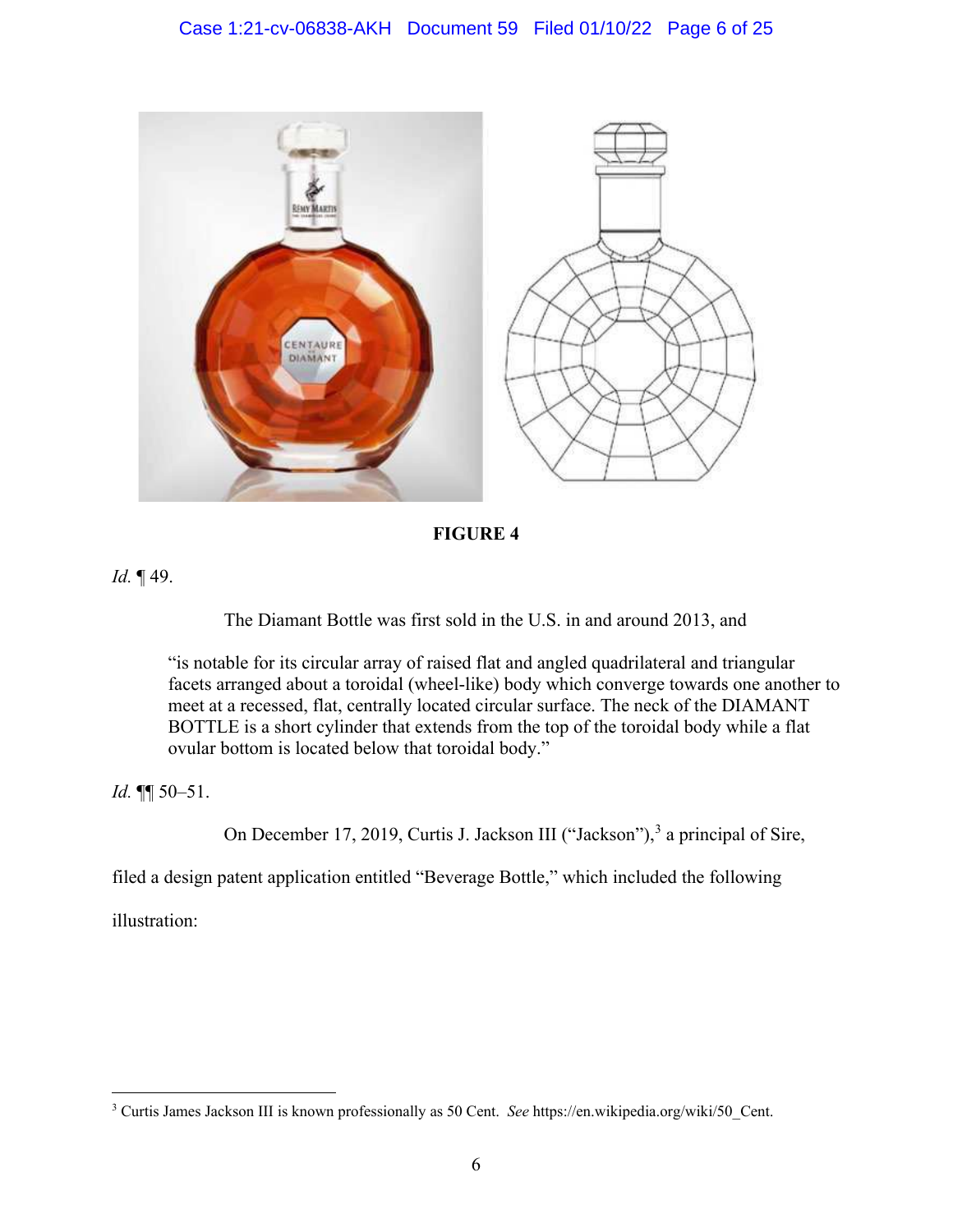

# **FIGURE 4**

Jackson asserted that he "invented" the design and that it was "new" and "original." *Id. ¶* 55. Between December 2019 and February 2020, Sire instructed VETRO and VSPA to manufacture a cognac bottle in accordance with the drawing shown in the design application and one or more of these Defendants either individually or in combination transported, distributed, advertised, marketed, offered for sale, and/or sold cognac in their own bottle under the "Branson" brand name, as shown below (hereafter, the "Branson Bottle"):



**FIGURE 5**

*Id.* ¶ 56.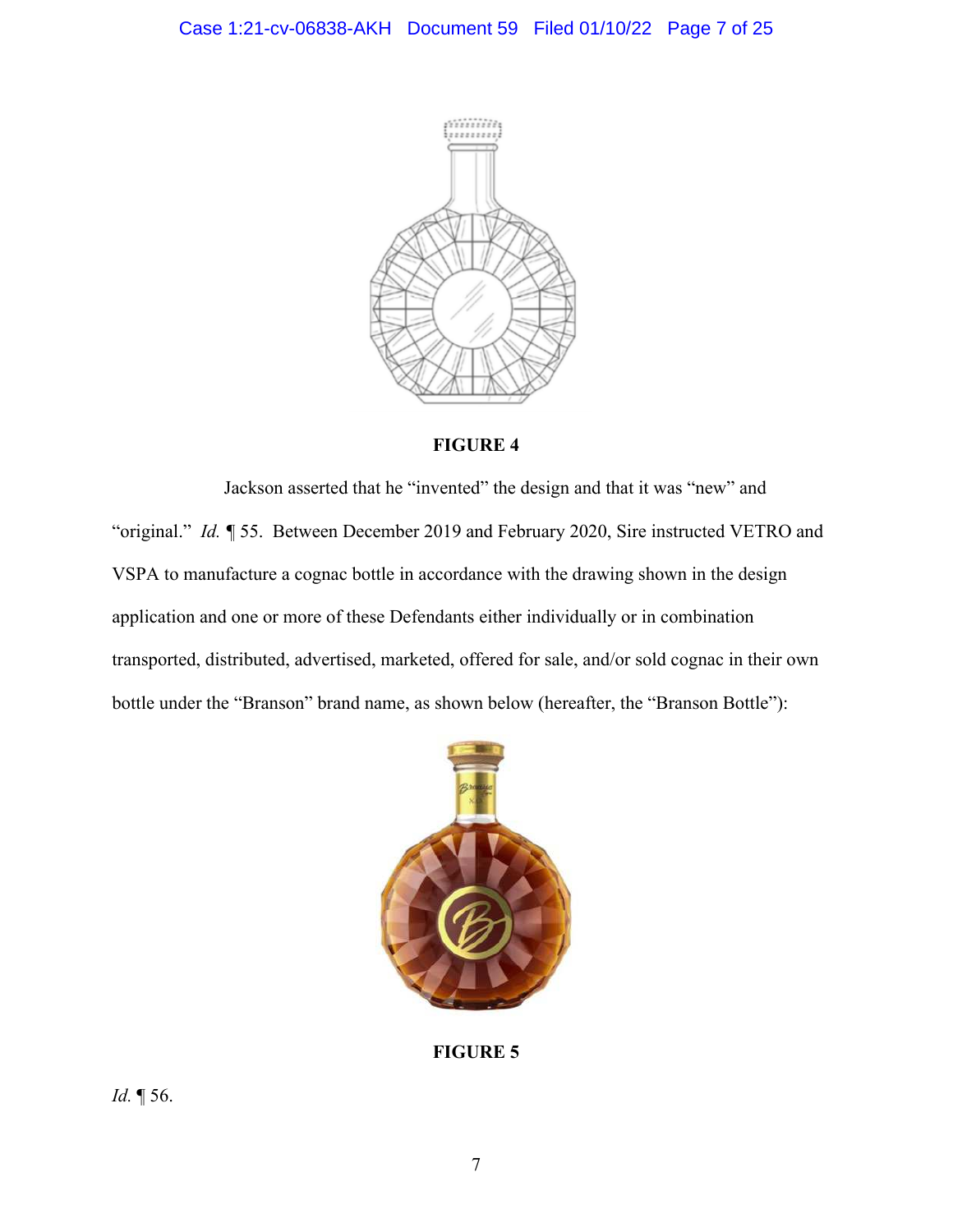## Case 1:21-cv-06838-AKH Document 59 Filed 01/10/22 Page 8 of 25

On or about February 6, 2020, Sire applied to the U.S. Trademark Office to

register a trademark covering the product design of the Branson Bottle and was assigned Serial Number 88/788,224 (the "Sire Trademark Application"). *Id.* ¶¶ 57–58. During the prosecution of the Sire Trademark Application, Sire agreed that the following language properly described the Branson Bottle:

The mark consists of a three-dimensional product packaging design comprised of a clear bottle that has an overall circular, wheel-like shape, with most of its surface area containing raised flat and angled quadrilateral and triangular facets. However, the center of this wheel-like shape is a recessed, flat circle, having no facets and containing within it a gold circle that, in turn, contains a gold, stylized letter "B". Also, the bottom of the clear bottle design is flattened into an oval shape, and from the center and top of the clear bottle design arises a short, cylindrical neck. The matter show in dotted lines is not claimed as a feature of the mark, but serves only to show the position of the mark with respect to the bottle as a whole. Likewise, the amber and brown liquid shown inside the bottle is not claimed as a feature of the mark and serves only to show the placement of the mark on the goods.

*Id.* Exhibit K, at 2, ECF No. 1-11. Defendant Sire also represented that the bottle "was custom designed by Curtis Jackson[,]" and that "[t]he bottles are manufactured by a high-quality glass designer in Italy, Vetroelite." *Id.* at 1–2.

 The VETRO Defendants are in the business of the design and manufacture of high-end glass bottles and containers, including for liqueurs and spirits. Compl. 165. VETRO is a New York Corporation and a subsidiary of VSPA and/or alter ego of VSPA, and both are controlled by Mr. Daniele Feletto ("Feletto"). *Id.* ¶¶ 6–7. Feletto is the Chief Executive Officer of VETRO (as provided on the NYS Department of State Division of Corporations Entity Information) and the Presidential and Commercial Manager of VSPA. *Id.* ¶ 7 (citing https://www.european- business.com/portraits/vetroelite-spa/wrapping-the-world-in-glass). VSPA is the assignee of at least 18 United States Design Patents and numerous other applications filed worldwide, including in the European Union Intellectual Property Office.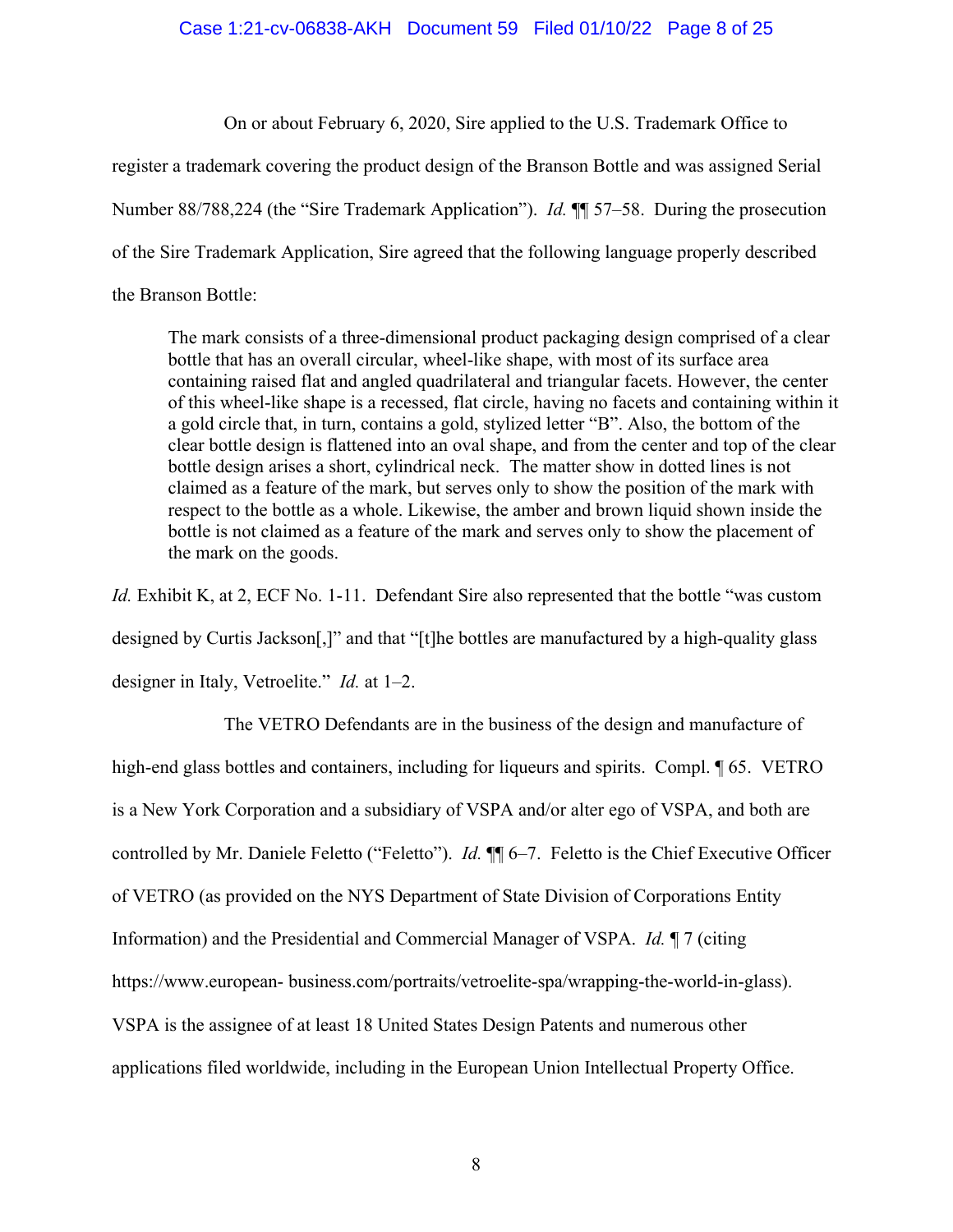#### Case 1:21-cv-06838-AKH Document 59 Filed 01/10/22 Page 9 of 25

*Id.*  $\parallel$  64. Plaintiff alleges that Defendant VSPA avails itself of this judicial district by and through Feletto and VETRO, and that VSPA ships product into the United States for consignment, purchase, and/or resale by VETRO. *Id.*

 Plaintiff alleges that the '649 Patent and the Branson Bottle have "substantially the same clear bottle having an overall circular, toroidal (wheel-like) shape, with most of its surface area containing raised flat and angled quadrilateral and triangular facets. They are also substantially the same in that the center of their bottle's toroidal body is a recessed, flat circle, having no facets with a bottom that is flattened into an oval shape, and from the center and top of the toroidal body arises a short, cylindrical neck." *Id.* ¶ 91. Since the introduction of the Branson Bottle, consumers have remarked on the similarities between the Rémy and Branson Bottles. *Id.* ¶ 72. For example, an Instagram user commented on a post by Jackson: "How you gonna use the @boscovs symbols and throw it on a fake remy-xo bottle." *Id.* (citing https://www.instagram.com/p/CAUUPO8nujd/).

 Because of alleged similarities between the patented Diamant Bottle and the Branson Bottle, as well as the Rémy Bottle and Branson Bottle, Plaintiff brings claims for: (i) direct infringement of the '649 Patent under 35 U.S.C. § 271(a) against all Defendants (Count I); (ii) indirect infringement of the '649 Patent under 35 U.S.C. § 271(b) against all Defendants (Count 2); (iii) indirect infringement of the '649 Patent under 35 U.S.C. § 271(c) against all Defendants (Count III); (iv) violation of Section 32(1) of the Lanham Act against Sire (Count IV); (v) trademark dilution under Section 43(c) of the Lanham Act against Sire (Count V); (vi) violation of Section 43(a) of the Lanham Act against Sire (Count VI); (vii) contributory trademark infringement against the VETRO Defendants (Counts VII, X); (viii) declaration denying, or directing abandonment of, Sire's U.S. Trademark Application Serial No. 88/788,224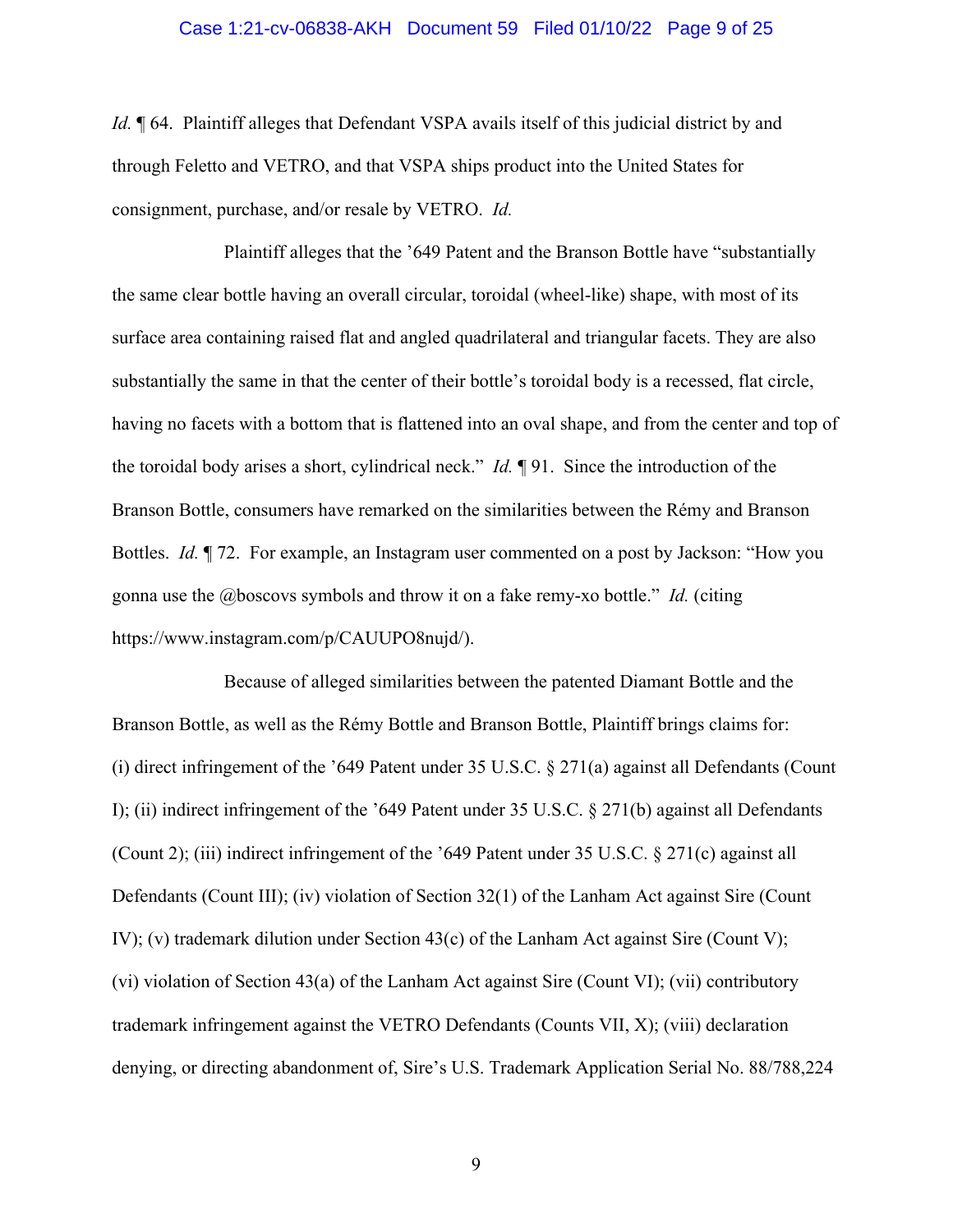#### Case 1:21-cv-06838-AKH Document 59 Filed 01/10/22 Page 10 of 25

(Count VIII); (ix) common law trademark infringement and unfair competition under New York Law against Sire (Count IX); and (x) injury to business reputation and dilution under N.Y. Gen. Bus. Law § 360-1 against Defendant Sire (Count XI).

 Defendant Sire moves to dismiss all counts for failure to state a claim for relief. *See* Memorandum in Support of Motion to Dismiss Counts I-VI, VIII-IX, and XI of the Complaint ("MTD Sire"), ECF No. 29. The VETRO Defendants move to dismiss the complaint as to Defendant VSPA for lack of personal jurisdiction, and as to both, for failure to state a claim for relief. *See* Memorandum in Support of Motion to Dismiss Against Vetroelite SpA and Vetroelite Inc. ("MTD VETRO"), ECF No. 36.[4](#page-9-0)

#### **DISCUSSION**

I. Legal Standard

"In order to survive a motion to dismiss for lack of personal jurisdiction, a plaintiff must make a prima facie showing that jurisdiction exists." *Thomas v. Ashcroft*, 470 F.3d 491, 495 (2d Cir.2006). This prima facie showing "must include an averment of facts that, if credited by the ultimate trier of fact, would suffice to establish jurisdiction over the defendant." *Chloé v. Queen Bee of Beverly Hills, LLC*, 616 F.3d 158, 163 (2d Cir.2010) (brackets omitted).

On a Rule 12(b)(2) motion, the court may look beyond the four corners of the complaint and consider materials outside of the pleadings, including accompanying affidavits, declarations, and other written materials. *See Jonas v. Estate of Leven*, 116 F. Supp. 3d 314, 323 (S.D.N.Y. 2015) (citing *MacDermid, Inc. v. Deiter*, 702 F.3d 725, 727 (2d Cir. 2012)). "In evaluating whether the requisite showing has been made," a court must "construe the pleadings

<span id="page-9-0"></span><sup>4</sup> I address the merits of each motion below; however, because personal jurisdiction over Defendant VSPA is a threshold issue that may dispose of a need to address its further arguments, I address this issue first.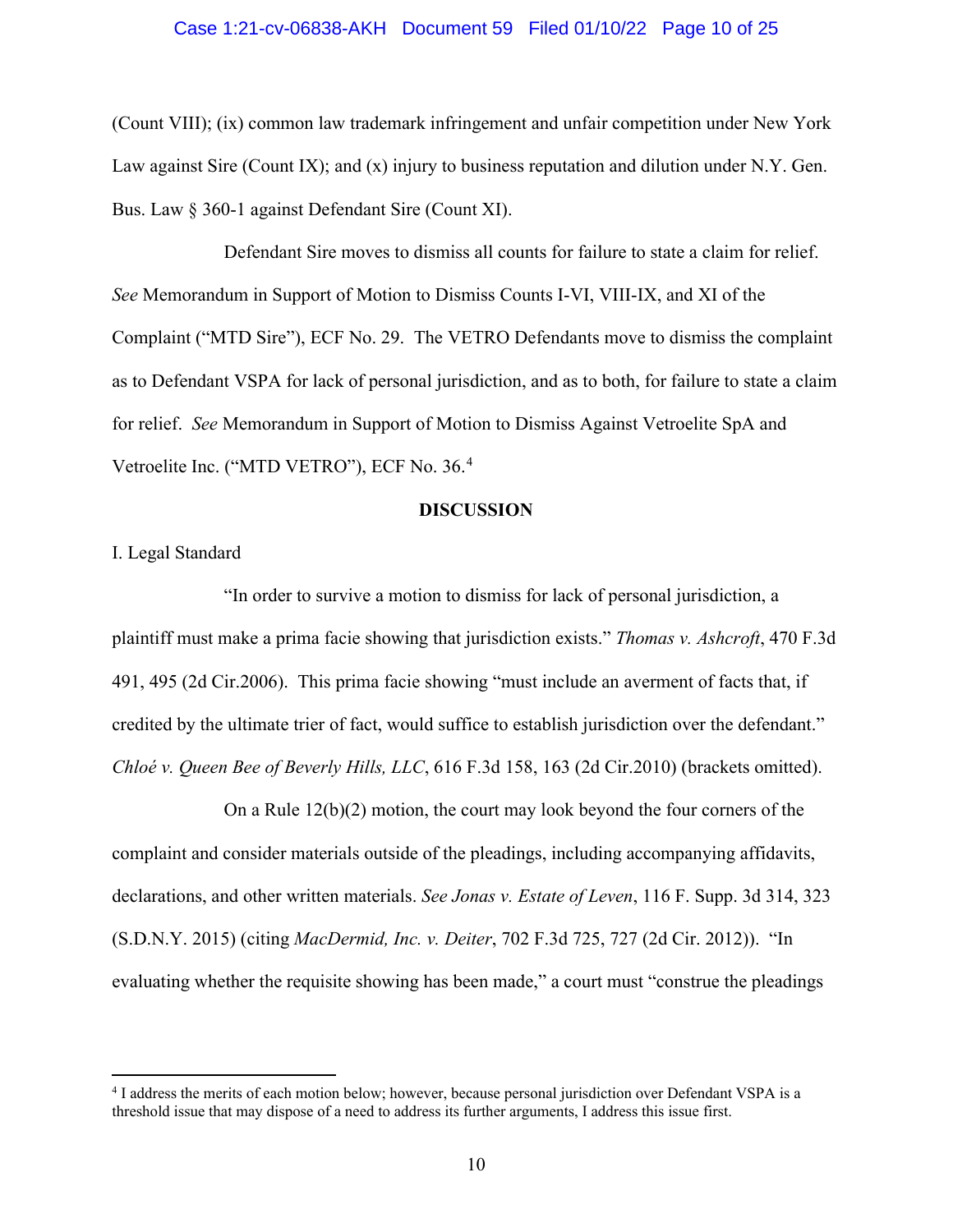#### Case 1:21-cv-06838-AKH Document 59 Filed 01/10/22 Page 11 of 25

and any supporting materials in the light most favorable" to the plaintiff. *Licci ex rel. Licci v. Lebanese Canadian Bank, SAL*, 732 F.3d 161, 167 (2d Cir. 2013).

To survive a motion to dismiss under Rule  $12(b)(6)$ , "a complaint must contain sufficient factual matter, accepted as true, to 'state a claim to relief that is plausible on its face." *Iqbal*, 556 U.S. at 678 (quoting *Bell Atl. Corp. v. Twombly*, 550 U.S. 544, 570 (2007)). "A claim has facial plausibility when the plaintiff pleads factual content that allows the court to draw the reasonable inference that the defendant is liable for the misconduct alleged." *Id.*

 When considering a motion to dismiss, the Court must accept all of the complaint's factual allegations as true and draw all reasonable inferences in the pleader's favor. *Mills v. Polar Molecular Corp.*, 12 F.3d 1170, 1174 (2d Cir. 1993). However, the Court is "not bound to accept as true a legal conclusion couched as a factual allegation." *Iqbal*, 556 U.S. at 678. Additionally, while "a plaintiff may plead facts alleged upon information and belief 'where the belief is based on factual information that makes the inference of culpability plausible,' such allegations must be 'accompanied by a statement of the facts upon which the belief is founded.'" *Munoz-Nagel v. Guess, Inc.*, No. 12-1312, 2013 U.S. Dist. LEXIS 61710, at \*3 (S.D.N.Y. Apr. 30, 2013) (quoting *Arista Records, LLC v. Doe 3*, 604 F.3d 110, 120 (2d Cir. 2010) and *Prince v. Madison Square Garden*, 427, F. Supp. 2d 372, 384 (S.D.N.Y. 2006). The Court is limited to a "narrow universe of materials." *Goel v. Bunge, Ltd.*, 820 F.3d 554, 559 (2d Cir. 2016). "Generally, [courts] do not look beyond 'facts stated on the face of the complaint, . . . documents appended to the complaint or incorporated in the complaint by reference, and . . . matters of which judicial notice may be taken.'" *Id.* (quoting *Concord Assocs., L.P. v. Entm't Props. Tr.*, 817 F.3d 46, 51 n.2 (2d Cir. 2016)) (alterations in original).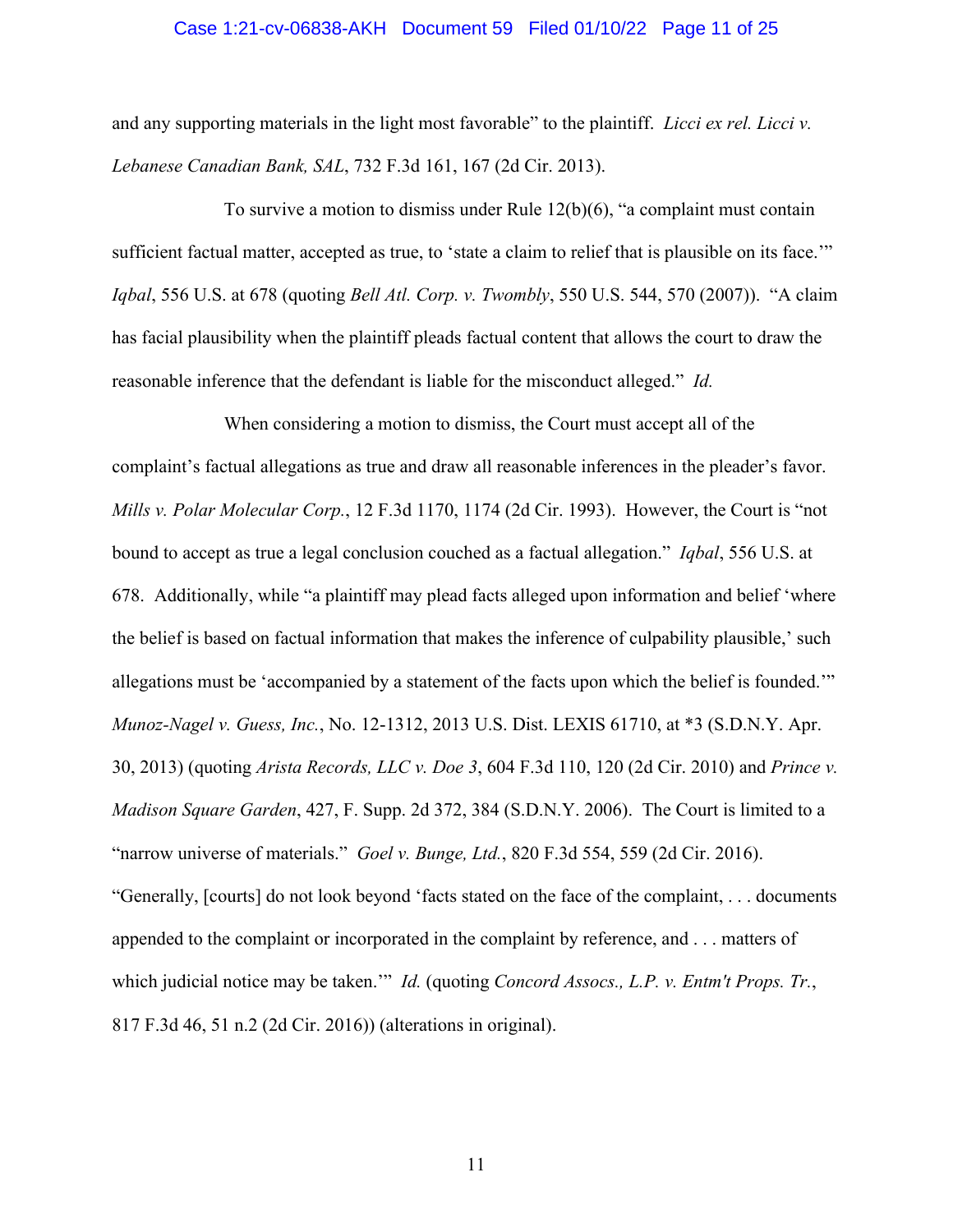II. Analysis

A. Personal Jurisdiction over Defendant VSPA

Defendant VSPA argues that I lack personal jurisdiction over it for three reasons. MTD VETRO, at 9–17. First, I lack general jurisdiction over it because VSPA is neither "at home" in New York nor an "alter ego" of VETRO. Second, I lack specific jurisdiction under New York's Long Arm Statute. *Id.* at 11–16. Third, exercising jurisdiction over it would not comport with the Due Process Clause. *Id.* at 11–17. I hold that I may exercise specific jurisdiction over VSPA under New York's long-arm statute and consistent with the Due Process Clause.

Federal courts must satisfy three requirements in order to exercise personal jurisdiction over an entity: (1) the entity must have been properly served, (2) the court must have a statutory basis for exercising personal jurisdiction, and (3) the exercise of personal jurisdiction must comport with constitutional due process. *See Licci ex rel. Licci v. Lebanese Canadian Bank, SAL*, 673 F.3d 50, 59-60 (2d Cir. 2012).

The statutory basis for exercising personal jurisdiction comes from the statutes of the forum-state in which a federal court sits—here, N.Y. C.P.L.R. §§ 301, 302. Under Section 301, a court may exercise general jurisdiction over a defendant on all causes of action where the defendant's ties to New York are so continuous and systematic as to render them essentially at home in the jurisdiction. N.Y. C.P.L.R. 301 exists when the defendant has systemic and pervasive contact with a forum, such that it is "at home" in the jurisdiction. VSPA is quite obviously not subject to general jurisdiction because, as an Italian company residing in Italy, it is not "at home" in New York, *see Daimler AG v. Bauman*, 571 U.S. 117, 134 (2014), nor do I find it appropriate to exercise jurisdiction over VSPA under an alter ego theory because neither the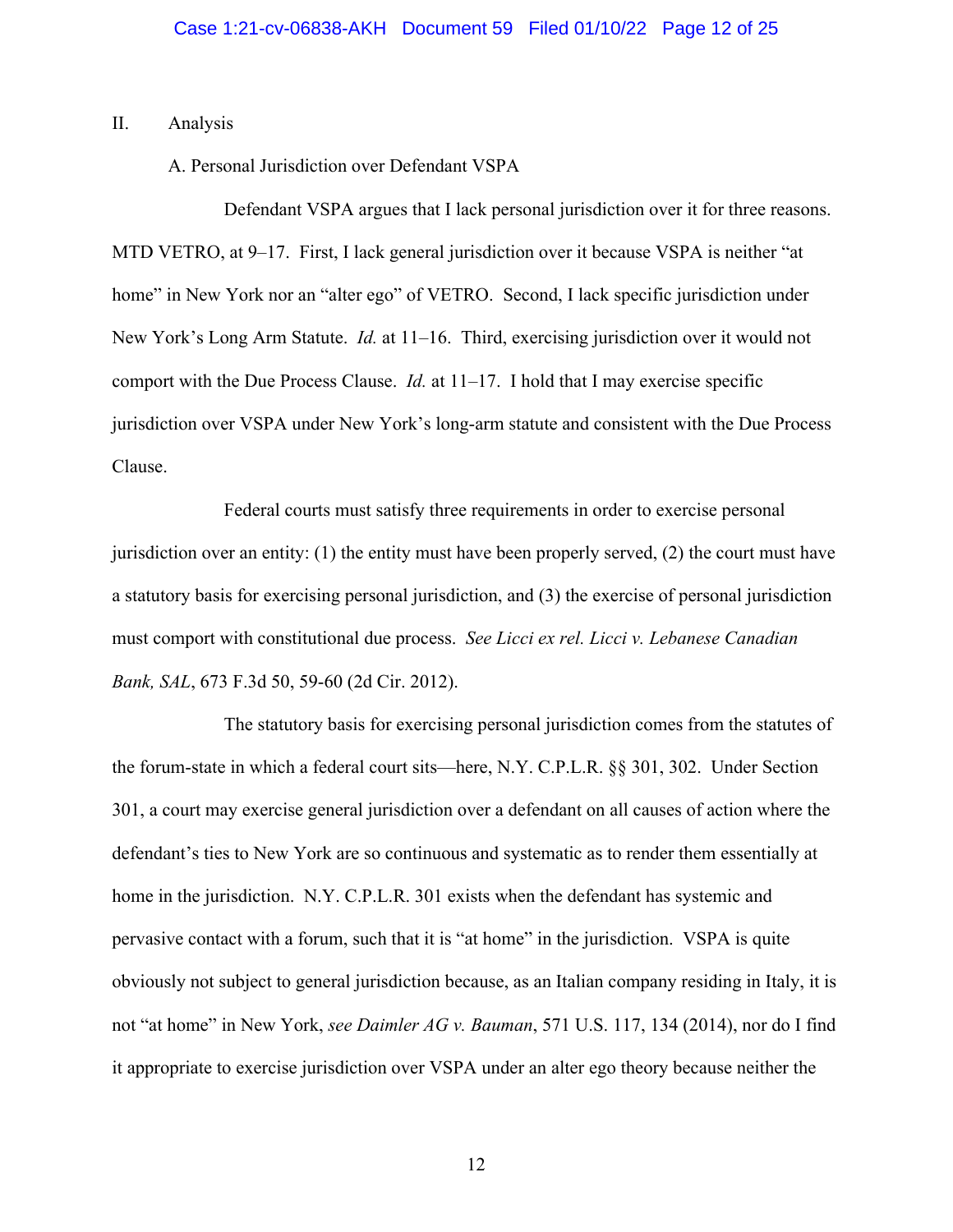#### Case 1:21-cv-06838-AKH Document 59 Filed 01/10/22 Page 13 of 25

Complaint nor Plaintiff's additional evidence shows that either that the corporate form was being used fraudulently, or that the corporate form was disregarded by the entities themselves. *United States Barite Corp. v. M.V. Haris*, 534 F. Supp. 328, 329 (S.D.N.Y. 1982).

Under Section 302, a court may exercise long-arm jurisdiction over nondomiciliaries that transact business in New York, contract to supply goods or services in New York, or commit a tortious act within the state. N.Y. C.P.L.R § 302(a)(1), (2). Section 302 also authorizes jurisdiction based on tortious acts committed outside the state, if the defendant engages in a course of conduct in New York or derives substantial revenue from goods used or consumed or services rendered in New York, § 302 (a)(3)(i), or if a defendant expects, or should reasonably expect, the tortious act to have consequences in the state and derives substantial revenue from interstate or international commerce.  $\S 302(a)(3)(ii)$ . The mere likelihood that a product sold will make its way into New York, however, is not sufficient under Section 302. *Martinez v. Am. Standard*, 91 A.D.2d 652, 653 (2d Dep't. 1982), *aff'd*, 60 N.Y. 2d 873, 458 (1983). A defendant must "purposefully avail[] itself of the privilege of conducting activities within the forum state, thus invoking the benefits and protections of its laws." *Id.* (quoting *Hanson v. Denckla*, 357 U.S. 235, 253 (1958)).

The Complaint alleges that Defendant VSPA committed the alleged infringement "by and through its New York corporate subsidiary, VETRO," that VSPA is the parent company or alter ego of VETRO, and that they share common ownership and control by Feletto. It also alleges that when Sire was prosecuting its patent application, it told the USPTO that "[t]he bottles are manufactured by a high-quality glass designer in Italy, Vetroelite."

In support of its motion to dismiss, VSPA offers Feletto's declaration, admitting that he is the Chief Executive Officer of both Vetro Defendants, and that VETRO is wholly-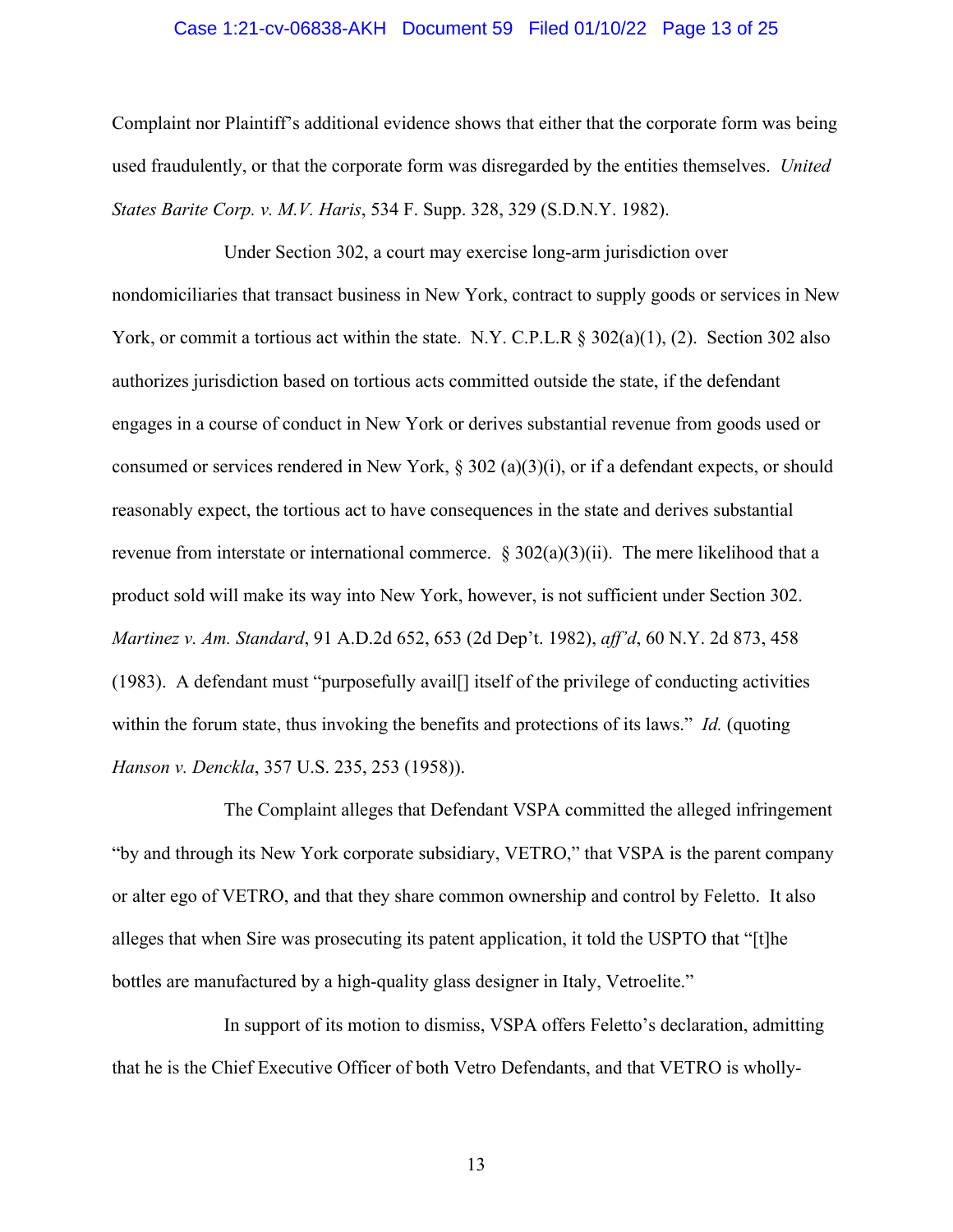# Case 1:21-cv-06838-AKH Document 59 Filed 01/10/22 Page 14 of 25

owned by VSPA, but denies that VSPA engages in any kind of business in New York, neither soliciting business nor shipping its products there. ECF No. 37  $\P$  6–7. Instead, he avers that VETRO is separate, autonomous, and financially and operationally independent from VSPA, with each serving their own markets and clients and maintaining their own internal organization structures. *Id.* ¶ 13. In addition, Feletto avers that neither of the VETRO Defendants had any agreement or communication with Sire concerning the bottles at issue in this case or any other matter. *Id.* **[8.** As to the manufacture of the allegedly infringing bottles, VSPA's "engagement" contract" and all relevant contacts were with a French company, Cognac Embouteillage, and VSPA contracted with a company in Slovenia for manufacturing and had the bottles delivered to France. *Id.* ¶¶ 9, 11.

In response, Plaintiff offers the following exhibits as proof that VSPA engages in

business in New York.

• A copy of VSPA's LinkedIn profile, stating that it has an office located at 115 W. 30th St. New York, US (ECF No. 57-1, Exhibit 1);

• The LinkedIn profiles of two employees that identify themselves as having a position with VETRO in the U.S., but being employed "Full-time" by VSPA (*Id.*, Exhibit 2);

• Compilations of VSPA's imports listings and bill of ladings, showing that VSPA has exported products to VETRO through Port 4601 which is associated with New York, and that VETRO is the consignee/importer (*Id.*, Exhibit 3);

• A press release published June 26, 2012, in which VSPA announced that it would be opening a New York office, in which Feletto states that "[t]he opening of a new company in the US was a core point of our international growth strategy and we finally made this dream come true[,]" and which also states, "[t]he New York office will help better understand the needs of customers on the United States and Canada as well as better serve overseas clientele." (*Id.*, Exhibit 4);

• Email correspondence, and a certified English translations, between Veronique Paget ("Paget"), VSPA's Sales Manager in France, Feletto, and Pascal Rebierre ("Rebierre") of Cognac Embouteillage,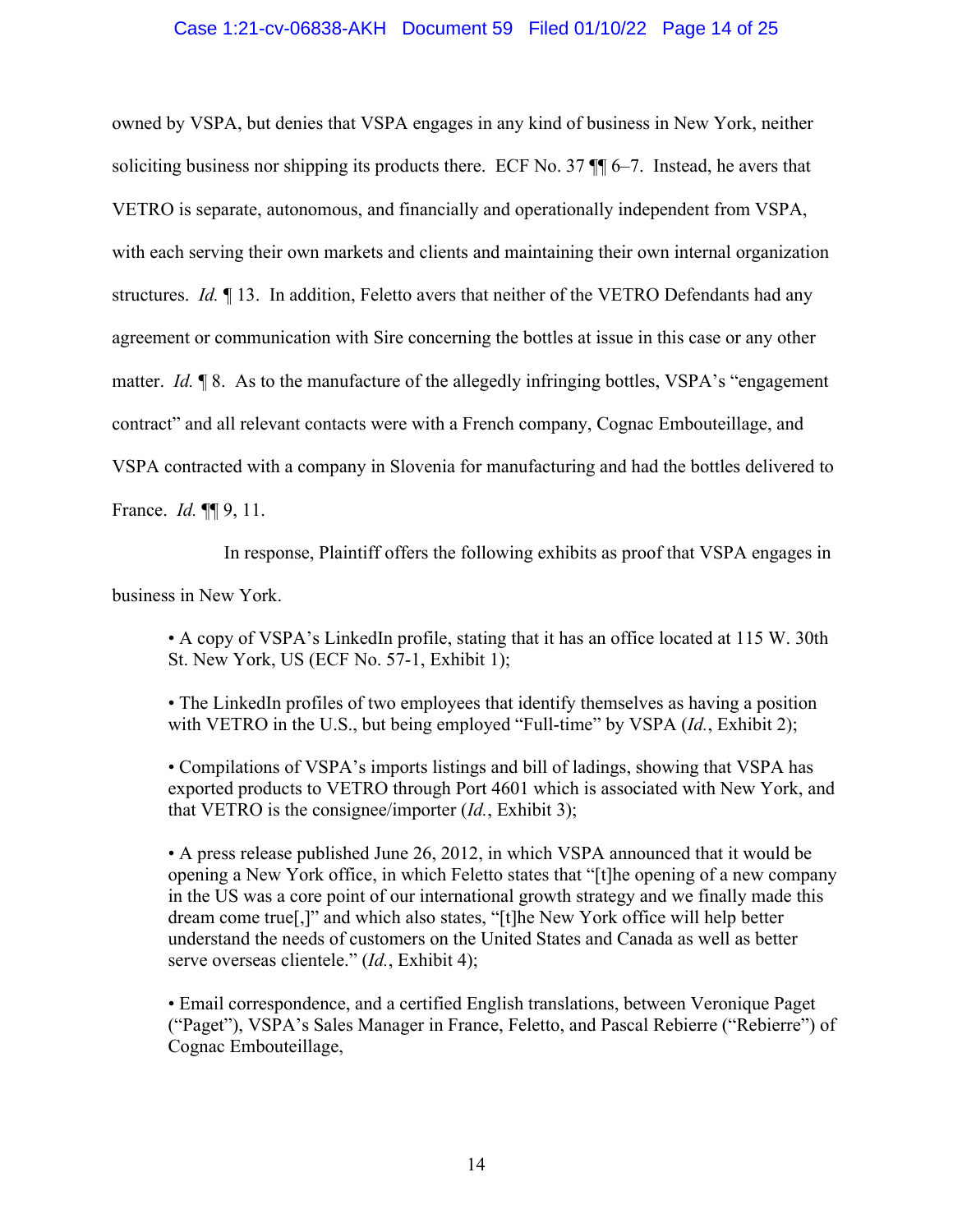• Email dated November 2018 with the subject line "Retroplanning Branson," and indicating that the retroplanning was for 60,000 clear glass decanters "Manufacturing in Italy in a very beautiful quality of glass" (*Id.*, Exhibit 5);

• Email dated March 1, 2019, in which Rebierre stated that "Mitch Green and 50c validated the bottles produced on February 19, 20 and 21," that Rebierre was awaiting further bids and models to be sent to Mitch and 50c for validation, and that the plan involved "sending the plexi [model] directly to the US in order to save time" (*Id.*, Exhibit 6);

• Email dated April 1, 2019, in which Paget stated that the plexi would "go[] tomorrow by Fedex," and email dated April 4, 2019, in which Rebierre confirmed that he "did indeed get the plexi[,]" that "it ha[d] gone to New York[,]" and that he would be "Skyp[ing] with Mitch" the following day (*Id.*, Exhibit 7).

Plaintiff's evidence supports a finding that I may exercise specific personal

jurisdiction. VSPA's conduct plainly falls within Section  $302(a)(3)$ , satisfying the statutory requirement. The Complaint alleges that VSPA engaged in tortious conduct—manufacturing or causing to be manufactured, goods that infringed Plaintiff's rights under federal and state intellectual property law. The imports listings and bills of lading establish that VSPA has been exporting glass product to New York for at least the past several years, and in that time, shipped hundreds of metric tons. The emails also establish that VSPA caused a sample of the allegedly infringing product to be shipped to New York for Sire's approval. This single shipment coupled with VSPA's substantial exporting business is sufficient to satisfy Section 302(a)(3). *See Queen Bee of Beverly Hills*, 616 F.3d at 169–71 (finding personal jurisdiction over defendant that shipped one item to New York when defendant also had extensive business activity involving New York).

Exercising jurisdiction over VSPA also comports with due process and thus passes constitutional muster. Under the Due Process Clause, "a tribunal's authority depends on the defendant's having such 'contacts' with the forum State that 'the maintenance of the suit' is 'reasonable, in the context of our federal system of government,' and 'does not offend traditional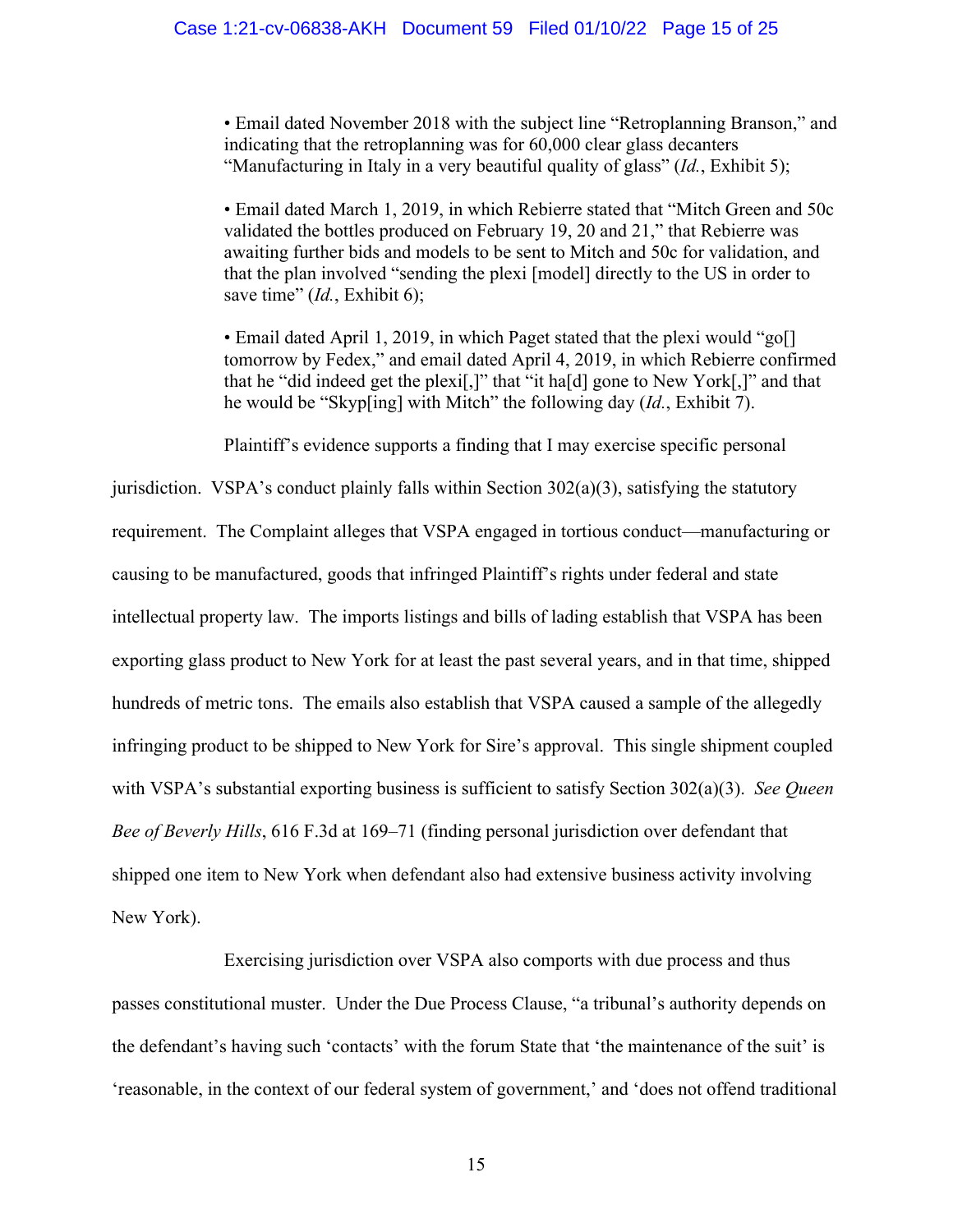#### Case 1:21-cv-06838-AKH Document 59 Filed 01/10/22 Page 16 of 25

notions of fair play and substantial justice.'" *Ford Motor Co. v. Montana Eighth Judicial Dist. Ct.*, 141 S. Ct. 1017, 1024 (2021) (quoting *Int'l Shoe Co. v. Washington*, 326 U.S. 310, 316–17 (1945)). A federal court may only exercise specific jurisdiction over a defendant if the defendant has certain minimum contacts with the forum, such that by "some act [he] purposefully avails [himself] of the privilege of conducting activities within the forum State." *Id.* at 1024–25 (quoting *Hanson v. Denckla*, 357 U.S. 235, 253 (1958)). The contacts must be deliberate, such as "'exploi[ting] a market' in the forum State or entering a contractual relationship centered there." *Id.* at 1025 (quoting *Walden v. Fiore*, 571 U.S. 277, 285 (2014)). Further, the plaintiff's claims "must arise out of or relate to the defendant's contact" with the forum. *Id.* (citing *Bristol-Myers Squibb Co. v. Superior Court*, 137 S. Ct. 1773 (2017)).

VSPA contends that its "suit-related conduct  $-i.e.,$  causing the bottles to be manufactured in Slovenia and then ship[ing] to Cognac Embouteillage in France – had precisely zero connection with New York." MTD, at 16. And, that prior to this litigation, it had no awareness of Sire or contacts with Sire or anyone else in the United States. *Id.* at 13. However, Plaintiff's evidence directly refutes these contentions. First, the emails between Cognac Embouteillage and VSPA indicate that VSPA knew who the ultimate client was—50cent, AKA Jackson—and that the client was located in New York. The emails further reveal that VSPA knowingly caused a plexi sample to be sent to Cognac Embouteillage with the intention and understanding that Rebierre would forward it to principals at Sire. Thus, I find that VSPA made deliberate contacts with New York, by and through its contractual relationship with Cognac Embouteillage, the purpose of which was to supply a New York company with glass bottles. Further, when VSPA caused the allegedly infringing sample to be shipped to New York, it was foreseeable that such act could cause tortious injury there. Therefore, VSPA reasonably should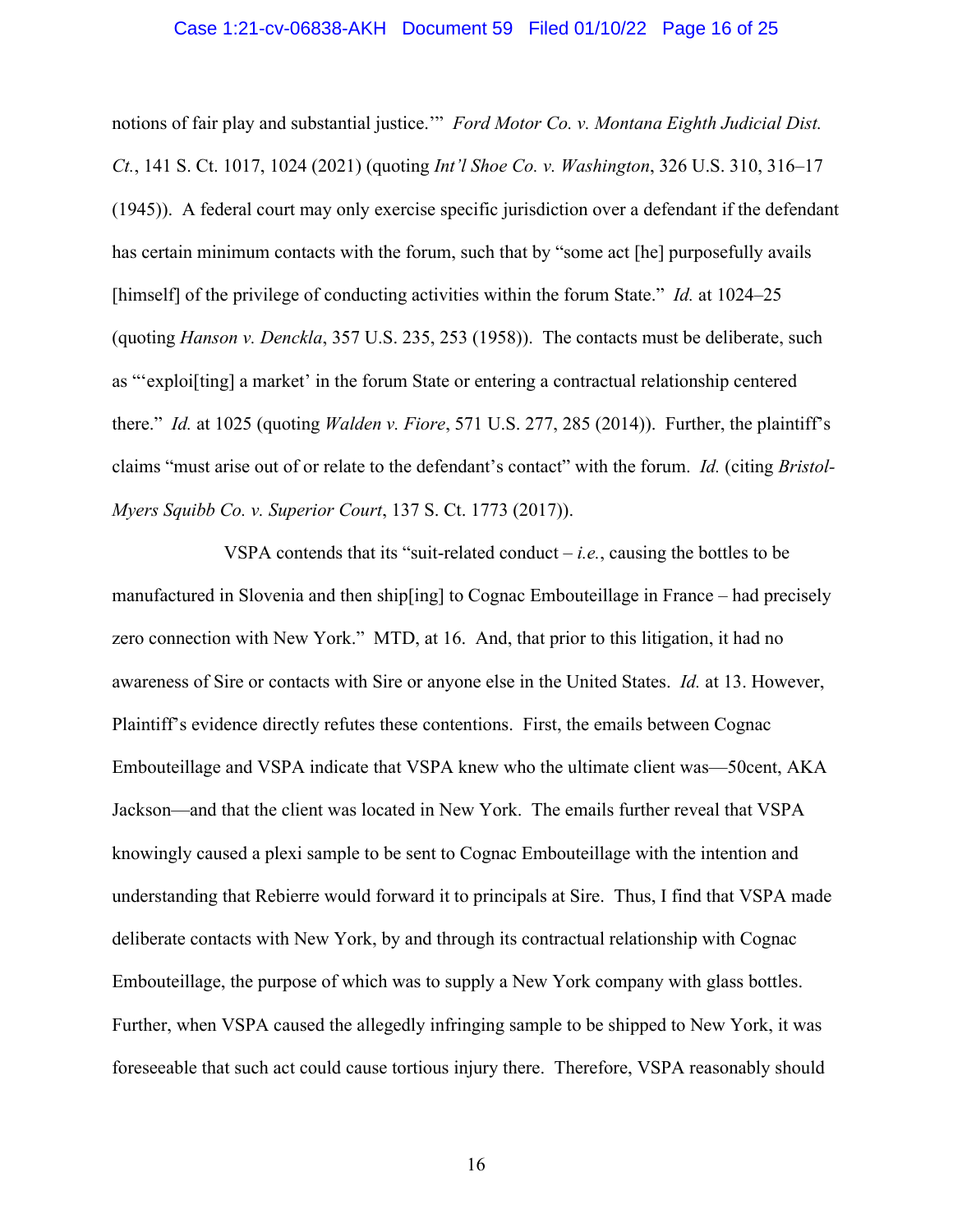#### Case 1:21-cv-06838-AKH Document 59 Filed 01/10/22 Page 17 of 25

have expected that it could be haled to in courts in the forum to answer for its conduct. *Cf. J. McIntyre Mach., Ltd. v. Nicastro*, 564 U.S. 873, 886–87 (2011) (finding no personal jurisdiction in New Jersey over foreign defendant that sold goods, and sought to serve the United States market, through a distributor and whose goods happened to end up in New Jersey).

 Accordingly, VSPA's motion to dismiss for lack of personal jurisdiction is denied.

B. Failure to State a Claim

1. Patent Infringement Claims

 Sire argues that Plaintiff fails to plead a claim for direct infringement because Plaintiff does not allege that the Branson Bottle includes the limitations of all seven figures of the '649 Patent. MTD Sire, at 6–7. Further, because the Complaint only includes a single front-facing view of the Diamant Bottle, Plaintiff's patent infringement claims must fail.<sup>[5](#page-16-0)</sup>

The VETRO Defendants join Sire's arguments, and they further argue that Plaintiff fails to satisfy Rule 8(a)'s notice pleading requirement by failing to distinguish between the conduct of the respective VETRO Defendants. MTD VETRO, at 18–19. Also, Plaintiff fails to plausibly allege a claim for direct, indirect, or contributory infringement because the Complaint offers only conclusory allegations. MTD VETRO, at 19–27.

Fed. R. Civ. P. 8(a)(2) requires "a short and plain statement of the claim showing that the pleader is entitled to relief." To survive a motion to dismiss, a complaint must plead "enough factual matter" that when taken as true, "state[s] a claim to relief that is plausible on its

<span id="page-16-0"></span> $5$  Defendant Sire argues that the Complaint fails to comply with Rule  $8(a)$  because Plaintiff does not include all seven figures claimed in the '649 Patent in the Complaint and fails to articulate whether it is claiming infringement as to some or all. This argument is unavailing. The purpose of Rule 8(a) is to put a defendant on notice as to the potential claims against it. Clearly, the Complaint has done just that, as evidenced by Sire's ability not only to raise this argument but also to extensively analyze how its Branson Bottle differs from the seven figures that appear in the '649 Patent.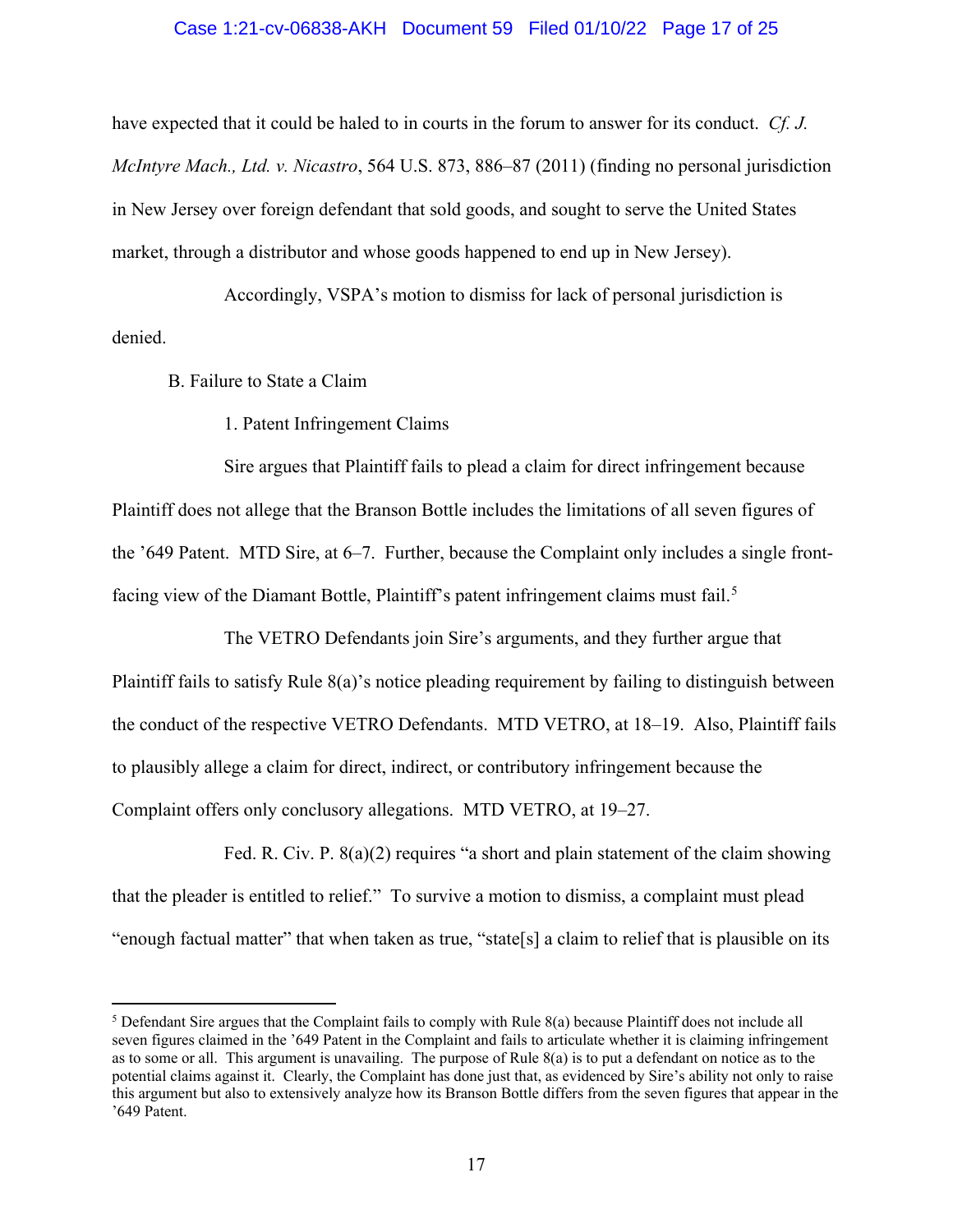## Case 1:21-cv-06838-AKH Document 59 Filed 01/10/22 Page 18 of 25

face." *Twombly*, 550 U.S. at 556. Although I previously considered the parties' extrinsic evidence in determining whether personal jurisdiction over VSPA exists, in considering the merits of the VETRO Defendants' motion to dismiss, I am limited to the four corners of the complaint.[6](#page-17-0) *Goel*, 820 F.3d at 559 (citation omitted).

To properly plead a claim for patent infringement under Section 271, a complaint must (i) allege ownership of the patent, (ii) name each defendant, (iii) cite the patent that is allegedly infringed, (iv) state the means by which the defendant allegedly infringes, and (v) point to the sections of the patent law invoked. *Phonometrics, Inc. v. Hospitality Franchise Systems, Inc.*, 203 F.3d 790, 794 (Fed. Cir. 2000). In addition, in light of the 2015 amendments to the Federal Rules of Civil Procedure, a plaintiff alleging direct infringement must also satisfy the more demanding pleading standards under *Twombly* and *Iqbal*. *See, e.g.*, *Holotouch, Inc. v. Microsoft Corp.*, No. 17-CV-8717, 2018 WL 2290701, at \*3 (S.D.N.Y. May 18, 2018). Therefore, a plaintiff must additionally allege "enough facts" and "factual content that allows the court to draw the reasonable inference that the defendant is liable for the misconduct alleged." *Iqbal*, 556 U.S. at 678 (citing *Twombly*, 550 U.S. at 556).

In *Egyptian Goddess*, the Federal Circuit held that courts analyzing claims for design patent infringement may only apply the ordinary observer test and may not apply the "points of novelty" test which considered the differences between the claimed design and

<span id="page-17-0"></span><sup>&</sup>lt;sup>6</sup> In its opposition to Defendant Sire's motion to dismiss, Plaintiff attaches declarations and evidentiary material, which include emails obtained in connection with an infringement action Plaintiff brought in the Tribunal Judiciare de Paris against Defendant Sire's bottler in France. *See, e.g.*, ECF Nos. 45, 45-1. Plaintiff's Complaint makes no reference to this action, and therefore, cannot be construed to include the supplemental documents. *See Patane v. Clark*, 508 F.3d 106, 111 n.2 (2d Cir. 2007) (quoting *Rothman v. Gregor*, 220 F.3d 81, 88 (2d Cir. 2000)) (noting that material is not "extraneous" to a complaint when the "complaint includes 'documents that the plaintiffs either possessed or knew about and upon which they relied in bringing the suit'"). Therefore, I may not consider this material when ruling on Defendants' motions to dismiss, unless I exercise my discretion to convert the motions to dismiss into motions for summary judgment. *See id.* I decline to do so because Defendants are "entitled to a hearing on [their] motion[s] to dismiss." *Lanza v. Merrill Lynch & Co.*, 154 F.3d 56, 61 (2d Cir. 1998).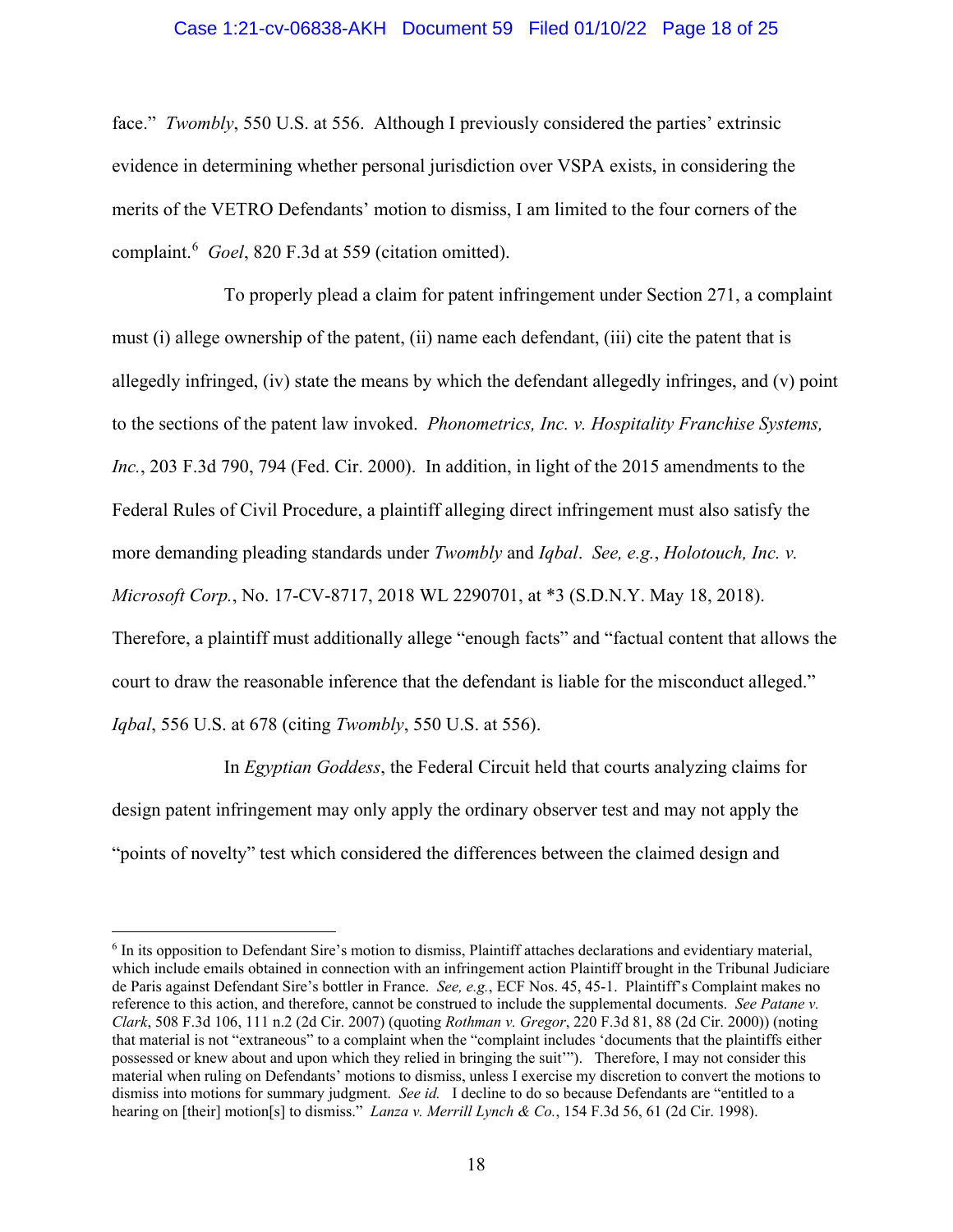#### Case 1:21-cv-06838-AKH Document 59 Filed 01/10/22 Page 19 of 25

accused design. *Egyptian Goddess, Inc. v. Swisa, Inc.*, 543 F.3d 665, 678 (Fed. Cir. 2008)*.* Under the ordinary observer test, a design patent is infringed when "in the eye of an ordinary observer, [familiar with the prior art designs and] giving such attention as a purchaser usually gives, two designs are substantially the same, if the resemblance is such as to deceive such an observer, inducing him to purchase one supposing it to be the other." *Id.* at 670 (quoting *Gorham Co. v. White*, 81 U.S. (14 Wall.) 511, 528 (1871)). "Infringement is determined by visual comparison of the pictured design and the accused article." *Hall v. Bed Bath & Beyond, Inc.*, 705 F.3d 1357, 1363 (Fed. Cir. 2013) (citing *Gorham*, 81 U.S. at 528). For design infringement purposes, "the ordinary observer is not an expert in the claimed designs, but one of 'ordinary acuteness' who is a 'principal purchaser[]' of the underlying articles with the claimed designs." *Ethicon Endo-Surgery, Inc., v. Covidien, Inc.*, 796 F.3d 1312, 1337 (Fed. Cir. 2015) (quoting *Gorham*, 81 U.S. at 528). As to the relevant focus, "[i]t is the appearance of a design as a whole which is controlling in determining infringement. There can be no infringement based on the similarity of specific features if the overall appearance of the designs are dissimilar." *OddzOn Prod., Inc. v. Just Toys, Inc.*, 122 F.3d 1396, 1405 (Fed. Cir. 1997). Finally, the Federal Circuit has explained that consideration of prior art is only required in cases where the claimed and accused designs appear "substantially the same" in the first instance. *Egpytian Goddess*, 543 F.3d at 678.

Plaintiff has met its burdens under Rule 8 and Section 271. The Complaint identifies the patent and its ownership, shows the patented design, and describes the accused Branson Bottle as having "substantially the same clear bottle" with "an overall circular, toroidal (wheel-like) shape, with most of its surface area containing raised flat and angled quadrilateral and triangular facets." Compl. ¶ 91. The Complaint adds further specificity by describing the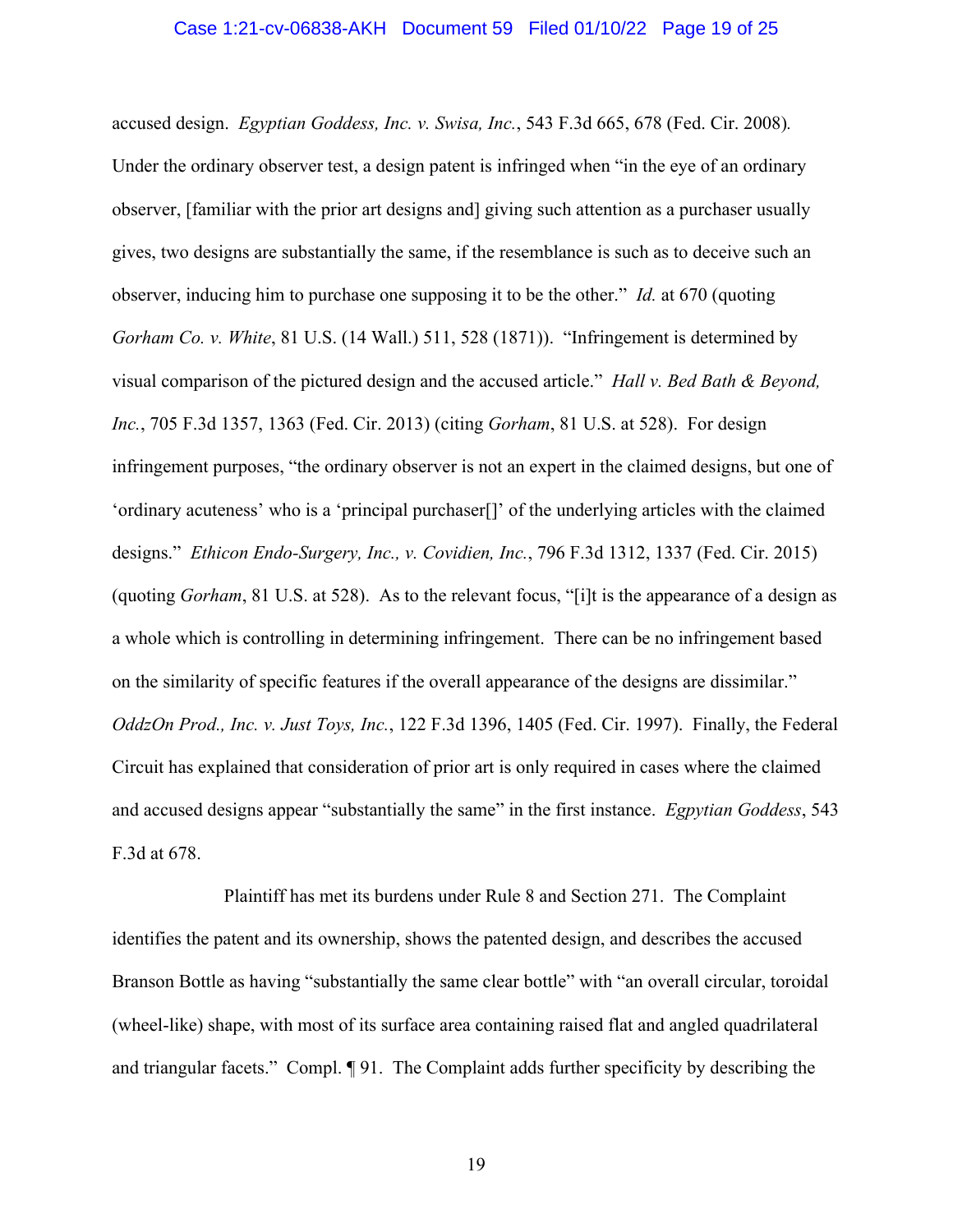## Case 1:21-cv-06838-AKH Document 59 Filed 01/10/22 Page 20 of 25

features inherent in its design. It also includes frontal images of the '649 and Branson Design Patents, as well as the Diamant and Branson Bottles, as pictured above in Figures 3, 4, 5, and 6. Further, it states that the resemblance is so substantially similar that it would deceive the ordinary observer, inducing him to purchase one supposing it to be the other, in accordance with the *Gorham* criteria of infringement, providing as evidence, social media comments highlighting the similarities between the claimed and accused designs. Finally, it identifies Section 271 as the federal law infringed.

In addition, as to the respective defendants, the Complaint alleges that Sire caused the Branson Design Patent Application to be filed and that "[b]etween December 19 and February 2020, Sire instructed Defendants VETRO and VSPA to manufacture a cognac bottle in accordance with the drawing shown in the Branson Design Application and one or more of these Defendants either individually or in combination transported, distributed, advertised, marketed, order for sale, and/or sold cognac in their own bottle under the "Branson brand name[.]" It alleges that, in prosecuting its trademark registration, "Defendant Sire also wrote, '[t]he bottles are manufactured by a high-quality glass designer in Italy, Vetroelite." Finally, it alleges that VSPA caused the bottle to be manufactured and delivered to Cognac Embouteillage in France, and that VSPA shipped products from Europe to VETRO for sales and distribution.

In sum, the Complaint identifies the proper legal standard, alleges specific facts about infringement, and as to each Defendant, and presents evidence of confusion among likely ordinary observers. Rule 8 requires no more to plausibly allege a design infringement claim. *See Hall*, 705 F.3d at 1364.

Defendants disagree. In their motion to dismiss, they engage in a painstaking element-by-element analysis of the Diamant and Branson Bottles and argue that the two designs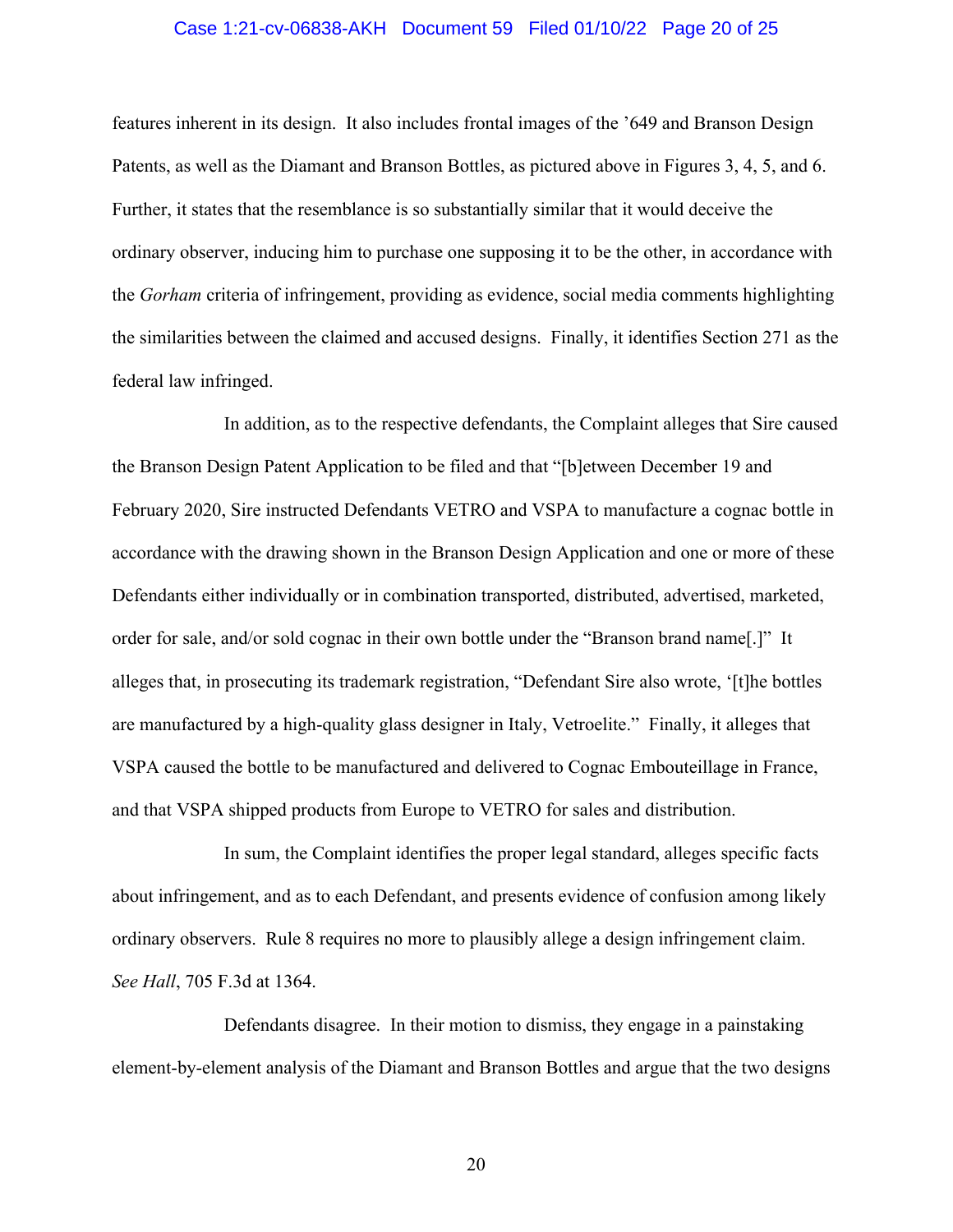## Case 1:21-cv-06838-AKH Document 59 Filed 01/10/22 Page 21 of 25

have clear and unmistakable differences, such that consideration of prior art is wholly unnecessary. As evidence of such differences, they point out that the front of the design in the '649 Patent has a recessed flat octagon with numerous edges and angles, whereas the Branson Bottle has a recessed flat circle formed by curved lines. *See* MTD Sire, at 9. They also point out that the center of the back of the '649 Patent has a recessed flat octagon with numerous edges and angles and takes up a small portion of the back of the bottle with only four rows of facets, whereas the back of the Branson Bottle has a flat circle formed by curved lines and takes up a large portion of the back with only one row of facets.

Defendants' arguments are unpersuasive for two reasons. First, they engage in an analysis that is markedly similar to the points of novelty test that the Federal Circuit expressly rejected in *Egyptian Goddess*. Second, and more importantly, Defendants at best cite only "minor differences between [the] patented design and [the] accused article's design[, which] cannot, and shall not, prevent a finding of infringement." *Crocs, Inc. v. Int'l Trade Comm'n*, 598 F.2d 1294, 1303 (Fed Cir. 2010) (citing *Egyptian Goddess, Inc. v. Swisa, Inc.*, 542 F.3d 665, 681 (Fed. Cir. 2008)).

After careful inspection, I cannot say that the designs are sufficiently dissimilar to warrant dismissal as a matter of law, particularly in light of the Federal Circuit's holding that determining infringement of a design patent is a question of fact, and thus not appropriately resolved in a motion to dismiss. *See Catalina Lighting, Inc. v. Lamps Plus, Inc.*, 295 F.3d 1277, 1287 (Fed. Cir. 2010). This is not a case in which the claimed and accused designs are so plainly dissimilar that it is implausible that an ordinary observer would confuse them. Accordingly, both motions to dismiss are denied as to the patent infringement claims (Counts I, II, III).<sup>[7](#page-20-0)</sup>

<span id="page-20-0"></span> $7$  Defendants also challenge the sufficiency of the pleadings with respect to the Plaintiff's claims for indirect infringement (Counts II and III). Because I conclude here that Plaintiff plausibly alleges a claim for direct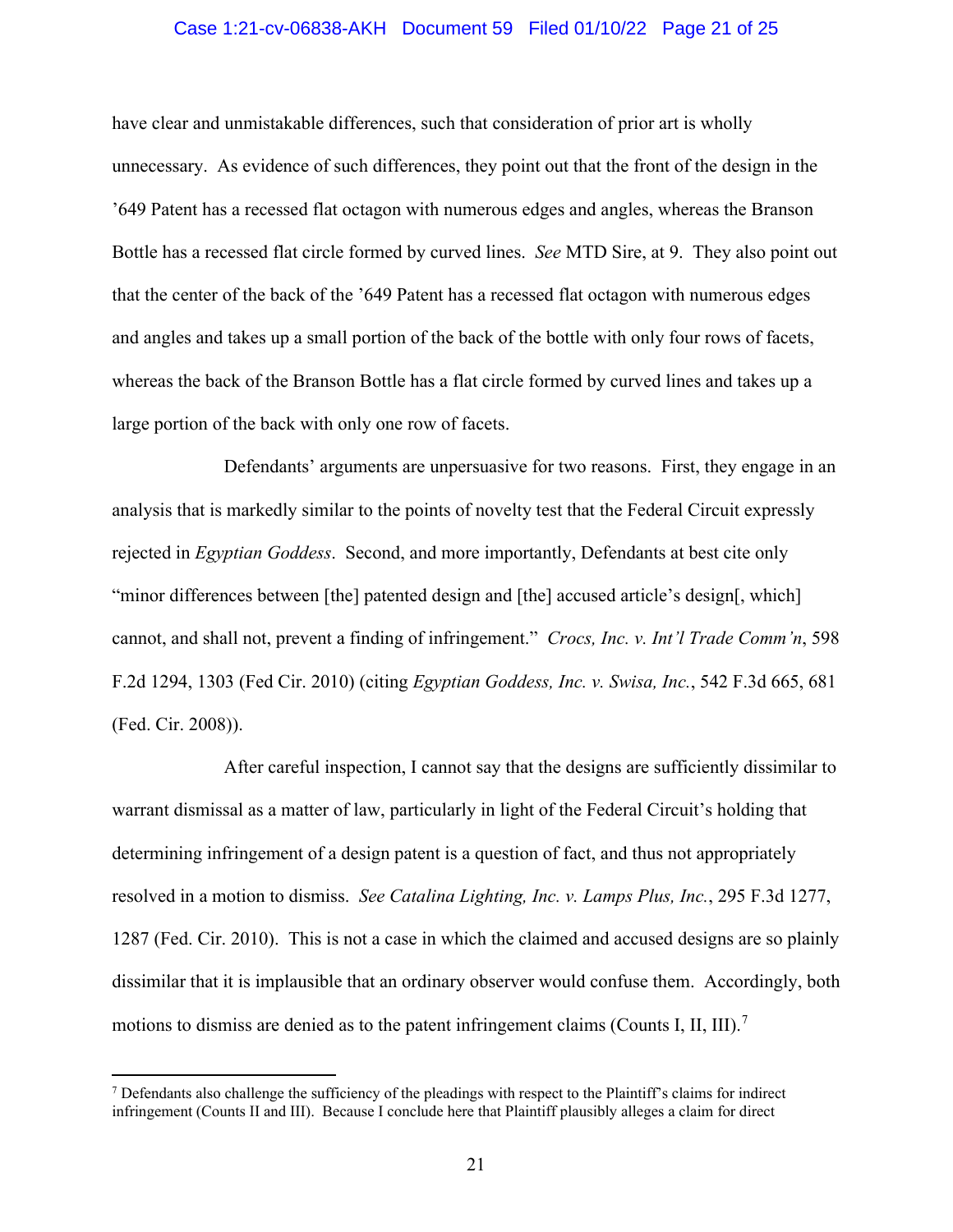## Case 1:21-cv-06838-AKH Document 59 Filed 01/10/22 Page 22 of 25

2. Trademark Claims – Counts IV, V, VI, VIII, IX, XI against Sire; Counts VII and X against the VETRO Defendants

 Plaintiff alleges a trademark in the trade dress of its unique bottle designs. Defendants argue that Plaintiff's claims for federal trade dress infringement fail because the Complaint does not allege a registered mark that was infringed and fails to plausibly allege customer confusion. MTD Sire, at 21–32; MTD VETRO, at 18. As to the dilution claims, Sire argues that Plaintiff fails to plausibly allege that its mark is famous, as required under federal law, or that the Branson Bottle is substantially similar to Plaintiff's mark, as required under New York Law. MTD Sire, at 38–39.

I hold that the Complaint does not plausibly allege claims for trademark infringement, false designation of origin, common law infringement, and unfair competition because it does not specifically allege the elements comprising Plaintiff's trade dress.

All of Plaintiff's trademark-related claims are analyzed under the same framework. *Christian Louboutin S.A. v. Yves Saint Laurent Am. Holding, Inc.*, 696 F.3d 206, 216 n.9 (2d Cir. 2012); *ESPN, Inc. v. Quiksilver, Inc.*, 586 F. Supp. 2d 219, 230 (S.D.N.Y. 2008) (indicating that the elements to state a claim under New York common law mirror those required to state a claim under the Lanham Act). Courts apply a two-prong test: The first looks to whether the senior user's mark is entitled to protection; the second looks to whether the junior user's use of its mark is likely to cause consumers confusion as to the origin or sponsorship of the junior user's goods. *See Guthrie Healthcare Sys. v. ContextMedia, Inc.*, 826 F.3d 27, 37 (2d Cir. 2016) (citing *Gruner + Jahr USA Publ'g v. Meredith Corp.*, 991 F.2d 1072, 1074 (2d Cir. 1993)). A certificate of registration with the USPTO is "prima facie evidence that the mark is

infringement, and any potential redundancies in the pleadings can be addressed at a later date, I do not consider the sufficiency of the allegations with respect to the remaining claims.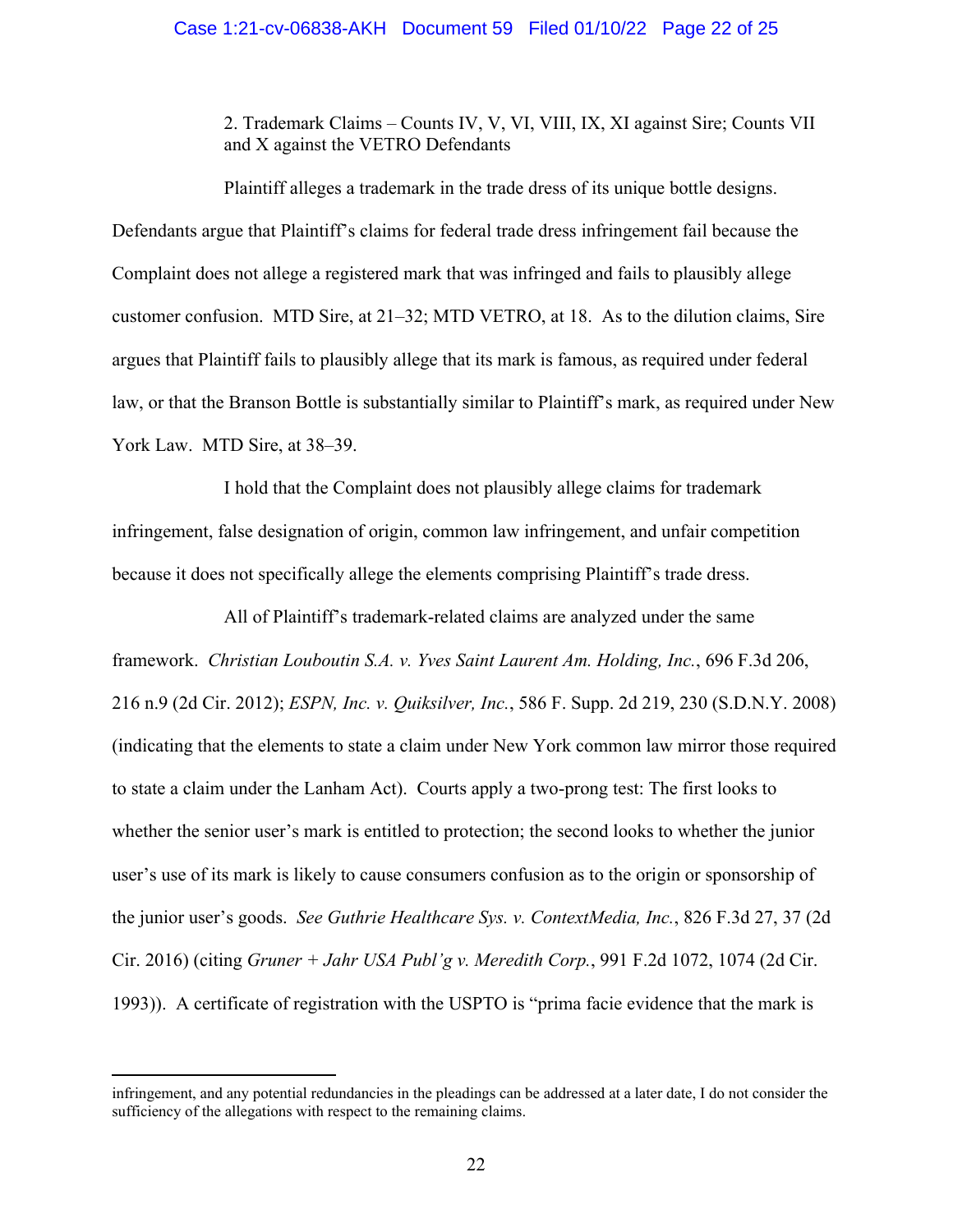## Case 1:21-cv-06838-AKH Document 59 Filed 01/10/22 Page 23 of 25

registered and valid (i.e., protectable), that the registrant owns the mark, and that the registrant has the exclusive right to use the mark in commerce." *Id.* (citation omitted). The likelihood-ofconfusion prong turns on whether ordinary consumers "are likely to be misled or confused as to the source of the product in question because of the entrance in the marketplace of [the junior user's] mark." *Id.* (citation omitted)).

To state a claim for dilution under the Lanham Act, a plaintiff must allege that it is the owner of a mark that is famous, as measured by four factors defined in the Act; that the defendant is making use of the challenged designation as a mark or trade name; and that the defendant's use causes dilution by blurring, defined as association arising from the similarity between a mark and a famous mark that impairs the distinctiveness of the famous mark.<sup>[8](#page-22-0)</sup> The requirements to allege dilution under New York Law are principally the same, except that instead of the famousness requirement, N.Y. Gen. Bus. Law § 360-1 requires only that the claimed and accused marks be "substantially similar."

As a threshold matter, however, where a plaintiff seeks to protect registered trade dress, the trade dress must be carefully defined. *See* 1 J. Thomas McCarthy, *McCarthy on Trademarks and Unfair Competition* § 8:3 (5th ed.). While a plaintiff may claim a combination of elements making up its alleged trade dress, it is not adequate to solely refer to such a combination as "the trade dress." Rather, the discrete elements which make up that combination must be separated out and clearly identified in a list. *See Landscape Forms, Inc. v. Columbia Cascade Co.*, 113 F.3d 373, 381 (2d Cir. 1997) (explaining that without "a precise explanation of

<span id="page-22-0"></span><sup>8</sup> Section 43(c) identifies the following relevant factors a court may consider: the degree of similarity between the mark or trade name and the famous mark; the degree of inherent or acquired distinctiveness of the famous mark; the extent to which the owner of the famous mark is engaging in substantially exclusive use of the mark; the degree of recognition of the famous mark; whether the user of the mark or trade name intended to create an association with the famous mark; and any actual association between the mark or trade name and the famous mark. 15 U.S.C.  $§ 1125(c)(2)(B).$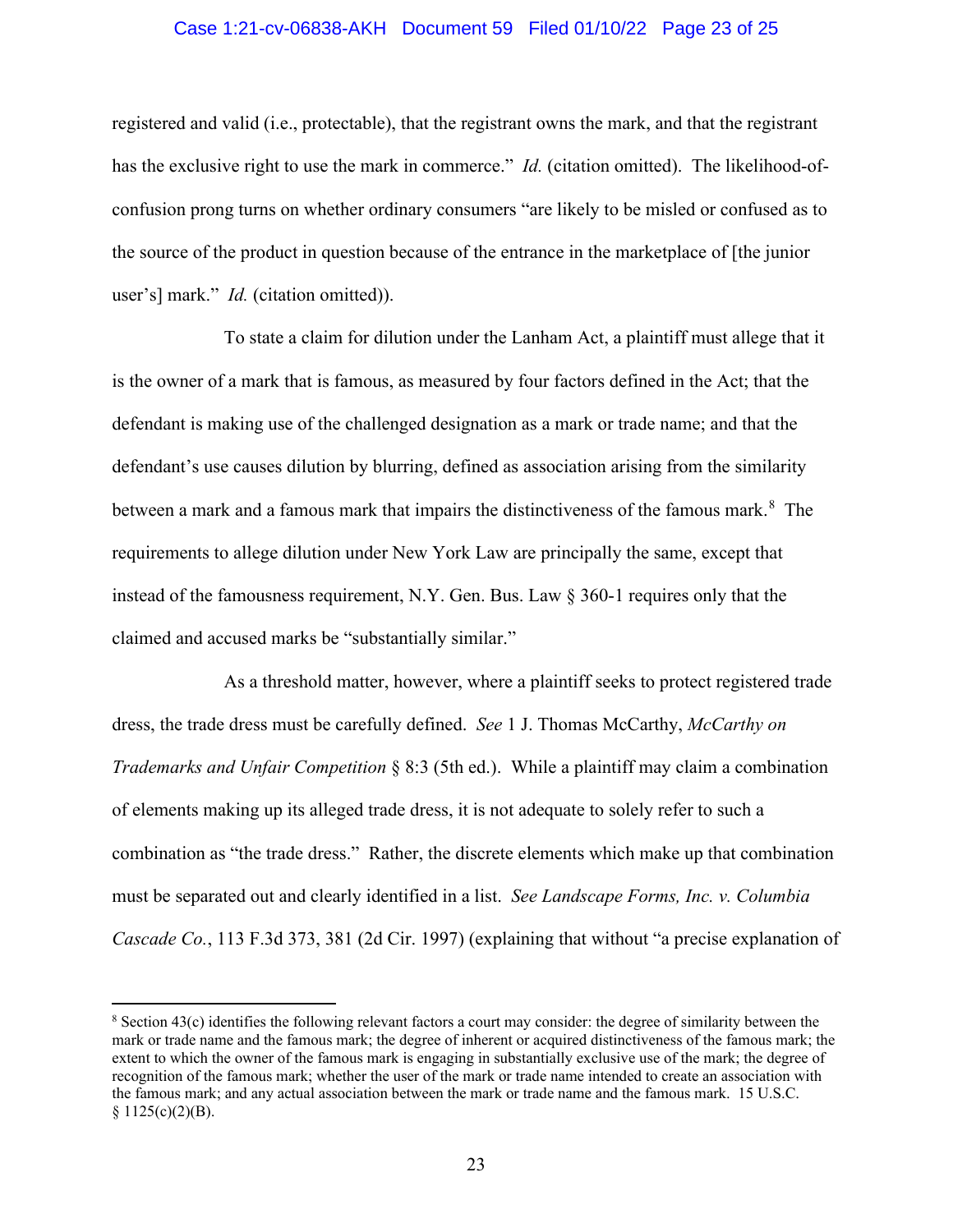#### Case 1:21-cv-06838-AKH Document 59 Filed 01/10/22 Page 24 of 25

the character and scope of the claimed trade dress, litigation will be difficult . . . "); *Yurman Design, Inc. v. PAJ, Inc.*, 262 F.3d 101, 116–117 (2d Cir. 2001) ("[A] plaintiff seeking to protect its trade dress in a line of products must articulate the design elements that compose the trade dress[.]"); *National Lighting Co., Inc. v. Bridge Metal Industries, LLC*, 601 F. Supp. 2d 556, 562 (S.D.N.Y. 2009) ("A conclusory reliance on the 'entire look of the product' does not fulfill the plaintiff's obligation to offer 'a precise expression of the character and scope of the claimed trade dress.'"). A plaintiff cannot simply submit an image and expect the court to determine what part or parts constitute protectable trade dress. *National Lighting Co.*, 601 F. Supp. 2d at 562. Nor can a plaintiff point to the "overall look; it must 'articulat[e] . . . the specific elements which comprise its distinct dress." *Landscape Forms, Inc.*, 113 F.3d at 381. Defining the elements is especially critical when plaintiff alleges that its product trade dress is embodied in multiple products. *See, e.g.*, *Yurman Design, Inc.*, 262 F.3d at 116–17. Such is the case here where Plaintiff claims protectable trade dress in both its Rémy and Diamant Bottles.

It is beyond dispute that Plaintiff has registered marks, which are presumptively entitled to protection; however, the Complaint does not specifically allege the elements comprising its trade dress. Rather than providing a list of clearly and separately identified elements, the Complaint relies on a series of images, the registered marks, and a general description of the overall look—a toroidal, faceted, and central-recessed design, as contained in both the '649 Patent, the Diamant Bottle, and the Rémy Bottle. Compl. ¶¶ 2, 18, 50, 79, 80, 81; *see also id.* ¶ 61 (alleging infringement of "RÉMY's iconic toroidal-shaped cognac bottle and brand"). This is insufficient because absent sufficient particularity, a competitor would not know what new designs would be subject to challenge. *See Yurman Design, Inc.*, 262 F.3d at 116–17. Plaintiff's claims fail at the threshold because the Complaint does not "articulate the precise